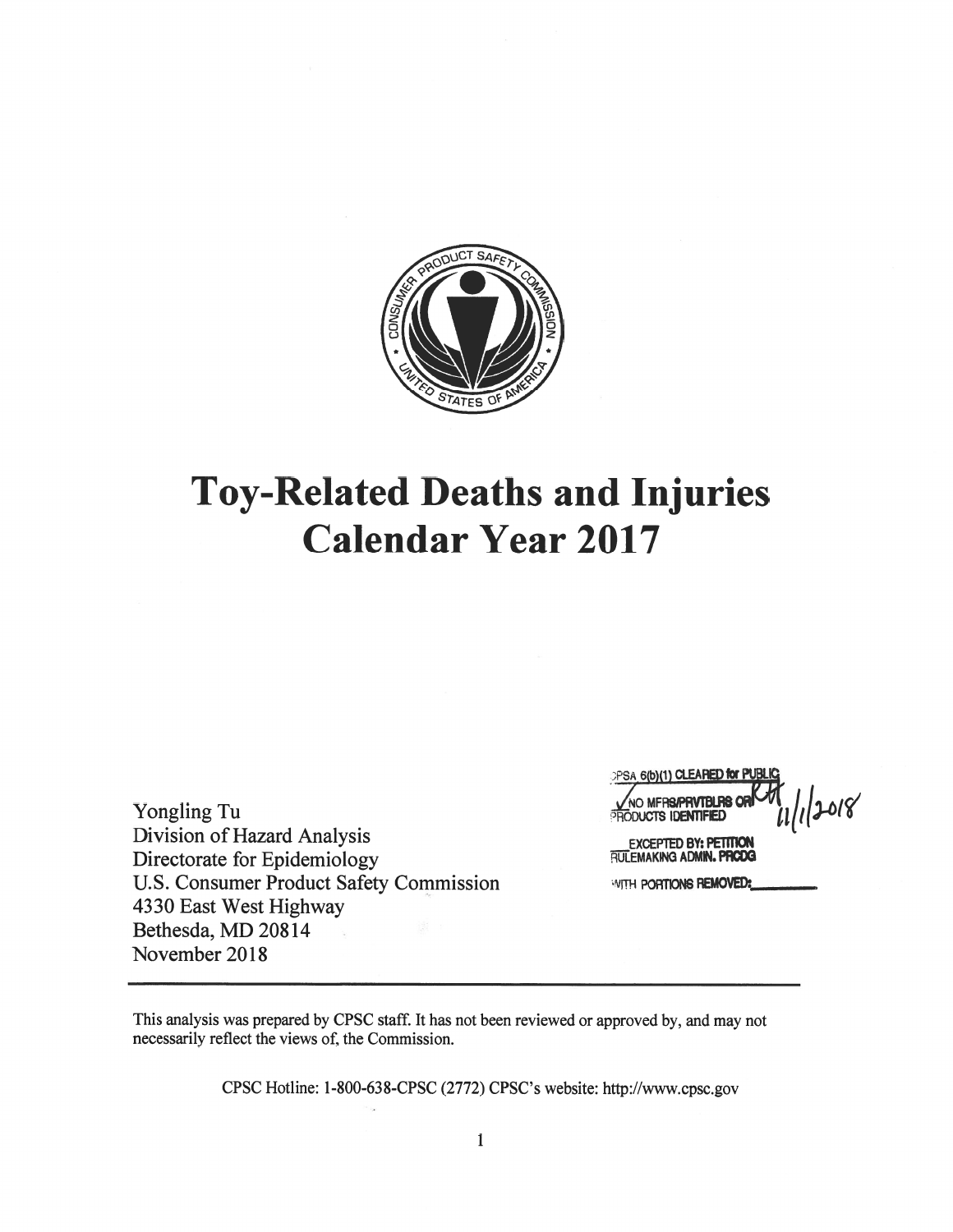# **Table of Contents**

| <b>Executive Summary</b>                                                                                                                                                            | 3              |
|-------------------------------------------------------------------------------------------------------------------------------------------------------------------------------------|----------------|
| <b>Introduction</b>                                                                                                                                                                 | 4              |
| <b>Toy-Related Deaths</b>                                                                                                                                                           | $\overline{4}$ |
| Table 1: Reported Toy-Related Deaths Among Children Younger than 15 Years of Age,<br>2015-2017<br>Table 2: Reported Toy-Related Deaths Among Children Younger than 15 Years of Age, | 5              |
| 2017                                                                                                                                                                                | 6              |
| <b>Estimated Toy-Related Injuries</b>                                                                                                                                               | 9              |
| Table 3: Annual Toy-Related Emergency Department-Treated Injury Estimates,<br>2013-2017                                                                                             | 9              |
| Figure 1: Distribution of Toy-Related Injury Estimates by Body Regions Injured<br>for All Ages, 2017                                                                                | 10             |
| Figure 2: Distribution of Toy-Related Injury Estimates by Type of Injuries<br>for All Ages, 2017                                                                                    | 10             |
| Table 4: Toy Categories Associated with the Largest Number of Estimated Emergency<br>Department-Treated Injuries for Different Age Groups, 2017                                     | 11             |
| Table 5: Nonmotorized Scooter-Related Emergency Department-Treated Injury<br>Estimates for Children of Different Age Groups, 2013–2017                                              | 12             |
| Table 6: Annual Emergency Department-Treated Injury Estimates Associated with<br>Product Code, "Toys, Not Elsewhere Classified," for Different Age Groups,<br>2013-2017             | 13             |
| Table 7: Annual Emergency Department-Treated Injury Estimates Associated with<br>Product Code, "Toys, Not Specified," for Different Age Groups,<br>2013-2017                        | 13             |
| Table 8: Toy-Related Injury Estimates Adjusted for the Correction Factor for<br>Different Age Groups and Toy Categories Associated with the Most Adjusted                           |                |
| Estimated Injuries, 2017                                                                                                                                                            | 14             |
| Appendix A: Estimated Number of Toy-Related Injuries from 2003 through 2017                                                                                                         | 16             |
| Table 9: Toy-Related Emergency Department-Treated Injury Estimates for Different<br>Age Groups, 2003-2017                                                                           | 17             |
| Figure 3: Toy-Related Emergency Department-Treated Injury Estimates for Different<br>Age Groups, 2003-2017                                                                          | 18             |
| Appendix B: NEISS Product Codes for Toys as of January 1, 2017                                                                                                                      | 19             |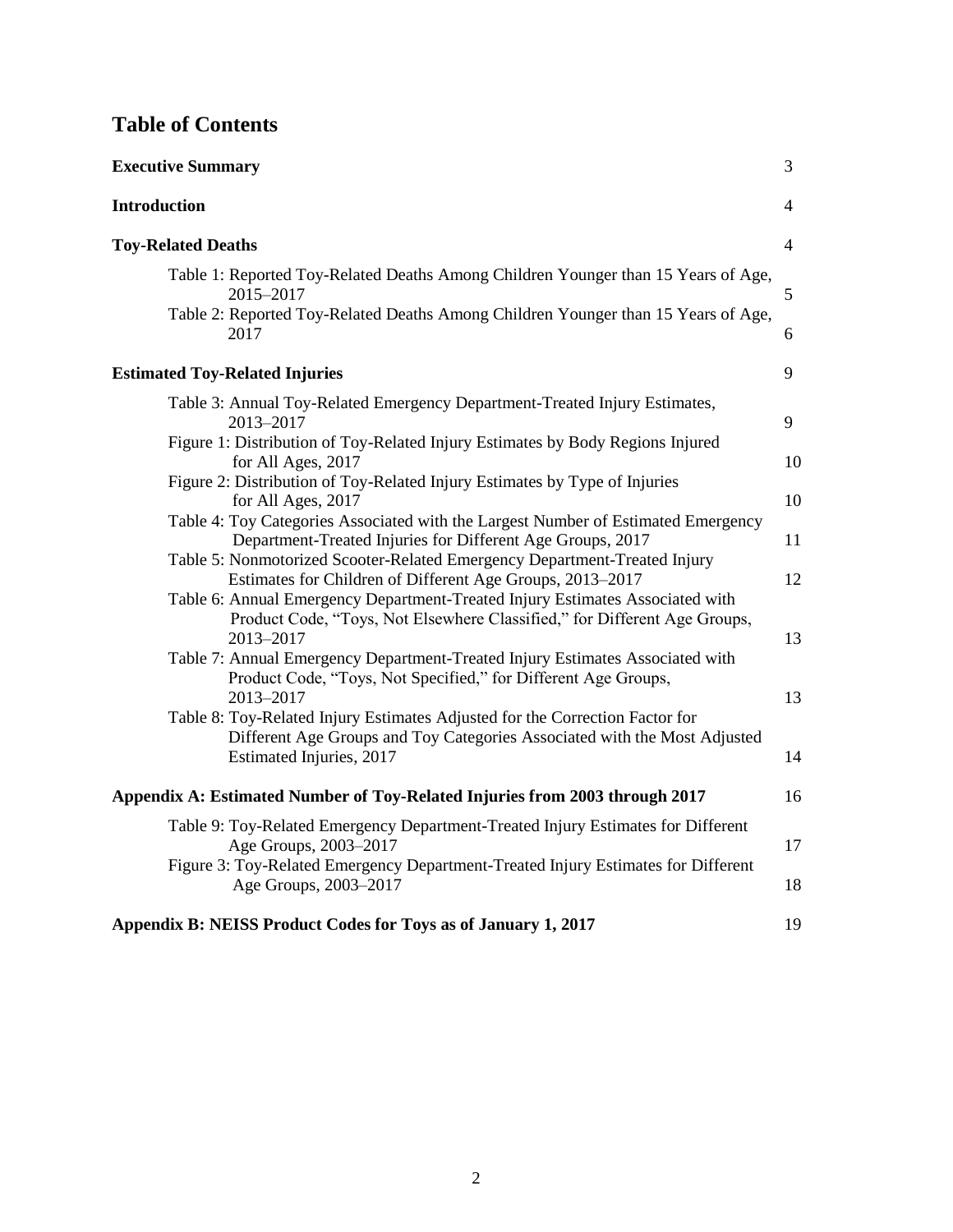# **Executive Summary**

In this report, U.S. Consumer Product Safety Commission (CPSC) staff presents the latest available statistics on deaths and emergency department-treated injuries associated with toys. For toyrelated deaths and injuries, it is important to note that although a toy was associated with many of the incidents, the toy was not necessarily the cause of the death or injury. Additionally, due to delays in death certificate reporting, fatality information for 2015, 2016, and 2017 is not yet complete.

#### Reported Fatalities in Calendar Year 2017

- CPSC staff received reports of 13 toy-related deaths that occurred in the 2017 calendar year among children younger than 15 years old. All 13 victims were younger than 12 years of age.
- Riding toys were associated with seven (54 percent) of the 13 reported deaths in 2017. Six of the riding toy deaths were due to motor vehicle involvement.

#### Emergency Department-Treated Injuries in Calendar Year 2017<sup>1</sup>

- In 2017, there were an estimated 251,700 toy-related injuries treated in U.S. hospital emergency departments.
- Thirty-eight percent of the estimated emergency department-treated injuries were classified as lacerations, contusions, or abrasions. Forty-four percent of the estimated injuries were to the head and face area, the most commonly affected area of the body.
- Males accounted for 145,100 (58 percent) of the estimated toy-related injuries in 2017.
- Ninety-five percent of the emergency department-treated, toy-related injury victims were treated and released.
- Of the 251,700 estimated toy-related, emergency department-treated injuries, an estimated 184,000 (73 percent) happened to children younger than 15 years of age; an estimated 174,300 (69 percent) occurred to children 12 years of age or younger; an estimated 89,800 (36 percent) happened to children younger than 5 years of age.
- There is no statistically significant trend in the estimated number of toy-related injuries from 2013 to 2017, for all individuals, children younger than 15 years, children 12 years of age or younger, or children younger than 5 years.
- For children 12 years of age or younger and children younger than 15 years old, nonmotorized scooters continued to be the category of toys associated with the most injuries (21 percent and 22 percent, respectively) in 2017. However, there is a statistically significant decreasing trend in the estimated number of injuries associated with nonmotorized scooters from 2013 to 2017 for children in these two age groups.

l  $1$ <sup>1</sup> The percentages are calculated from the actual injury estimates.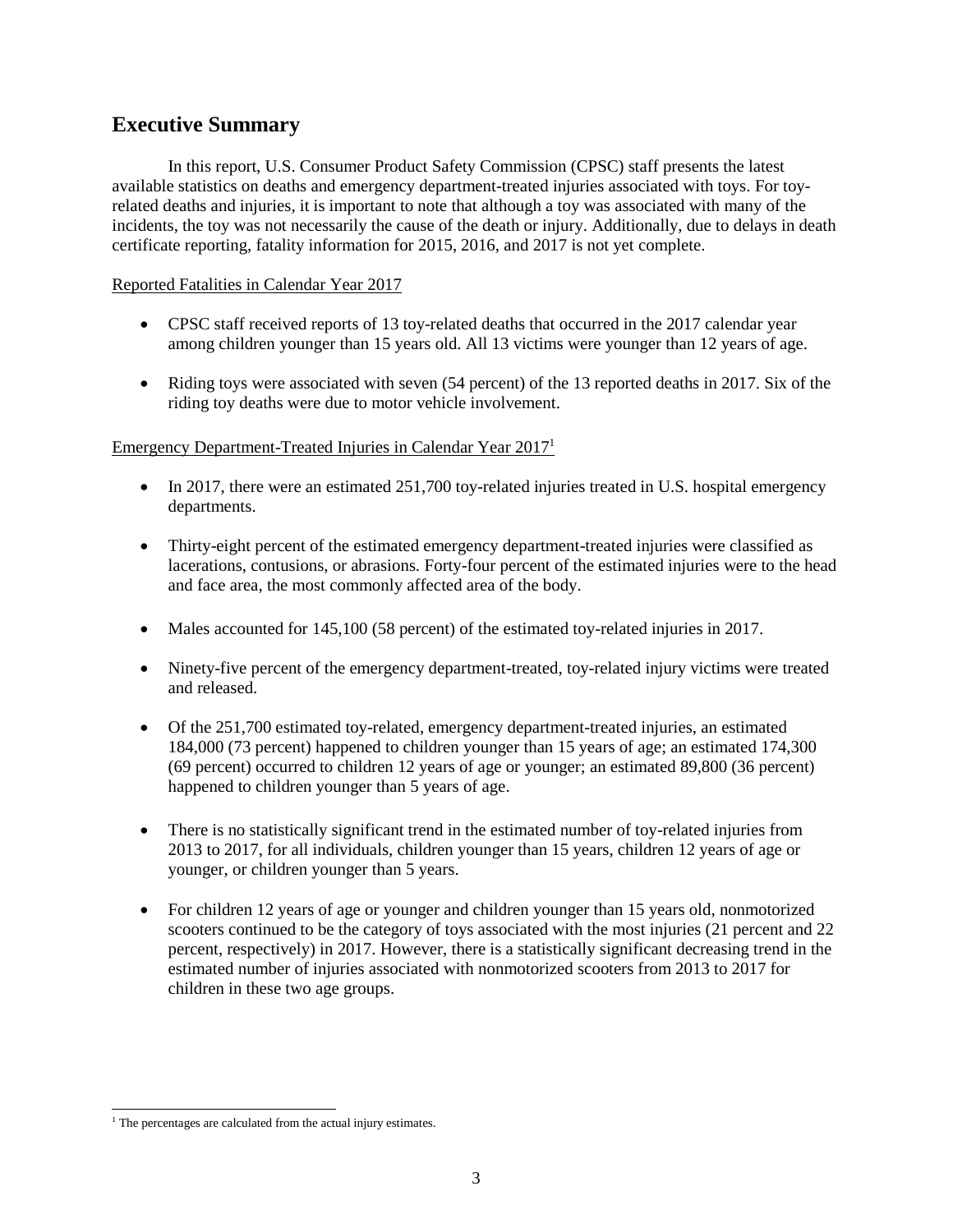# **Introduction**

This report provides updated summary information on toy-related fatalities for the years 2015 and 2016, and detailed information on toy-related fatalities for 2017. These fatality counts are based on reports obtained by CPSC staff from the CPSC Injury and Potential Injury Incident file (IPII), Death Certificate File (DTHS), In-Depth Investigations (INDP), and the National Electronic Injury Surveillance System (NEISS). In addition, this report presents the estimated emergency department-treated injuries associated with toys for the 2017 calendar year and the injury estimates from 2013 to 2017, based on the NEISS. In Appendix A, historical estimated toy-related emergency department-treated injuries from 2003 to 2017 are given, along with their 95 percent confidence intervals. Appendix B lists the NEISS product codes used to generate this report.

# **Toy-Related Deaths<sup>2</sup>**

l

Fatalities of children younger than 15 years of age that were associated with a toy from 2015 to 2017, as reported to CPSC staff, are summarized in Table 1. The reported death totals for each year and age groups are listed at the top of the table, with each year's reported deaths detailed by the type of toy with a parenthetical description of the hazard in the rows below. Toy types that are associated with more than one death between 2015 and 2017 are listed in Table 1 to highlight the toys (and associated hazards). For other types of toys associated with only one fatality across the given years, the information is summarized in the final row of the table. Fatalities are considered in-scope where a toy was present and, based on statements by investigators, police, family members, or medical examiners, may have played a contributing role in the death.

Due to delays in death certificate reporting, fatality information for 2015, 2016, and 2017 is not yet complete. The data from 2015 and 2016 have been updated based on five new incident reports received by CPSC staff during 2017—two fatalities happened in 2015, and three fatalities occurred in 2016. Thus, the data differ from the reported fatality tabulations detailed in the previous memorandum for the calendar year 2016.<sup>3</sup> The five new fatalities involved children 10 months old to 13 years of age, and the toys involved were: a ball, a synthetic rubber ball, toy beads, a plush snake and a foam football.

<sup>&</sup>lt;sup>2</sup> These fatalities do not represent a sample of known probability of selection. They may not include all of the toy-related deaths that occurred during the time period, in part, because at the time of data extraction, death certificate reporting was 99 percent, 89 percent, and 44 percent complete for 2015, 2016, and 2017, respectively.

<sup>&</sup>lt;sup>3</sup> [Y.Tu, "Toy-Related Deaths and Injuries, Calendar Year 2016," CPSC, November 2017.](https://cpsc.gov/s3fs-public/Toy_Report_2016.pdf?6ZwpKyiwsEdVzWXhH0m0doo5cJALIZFW)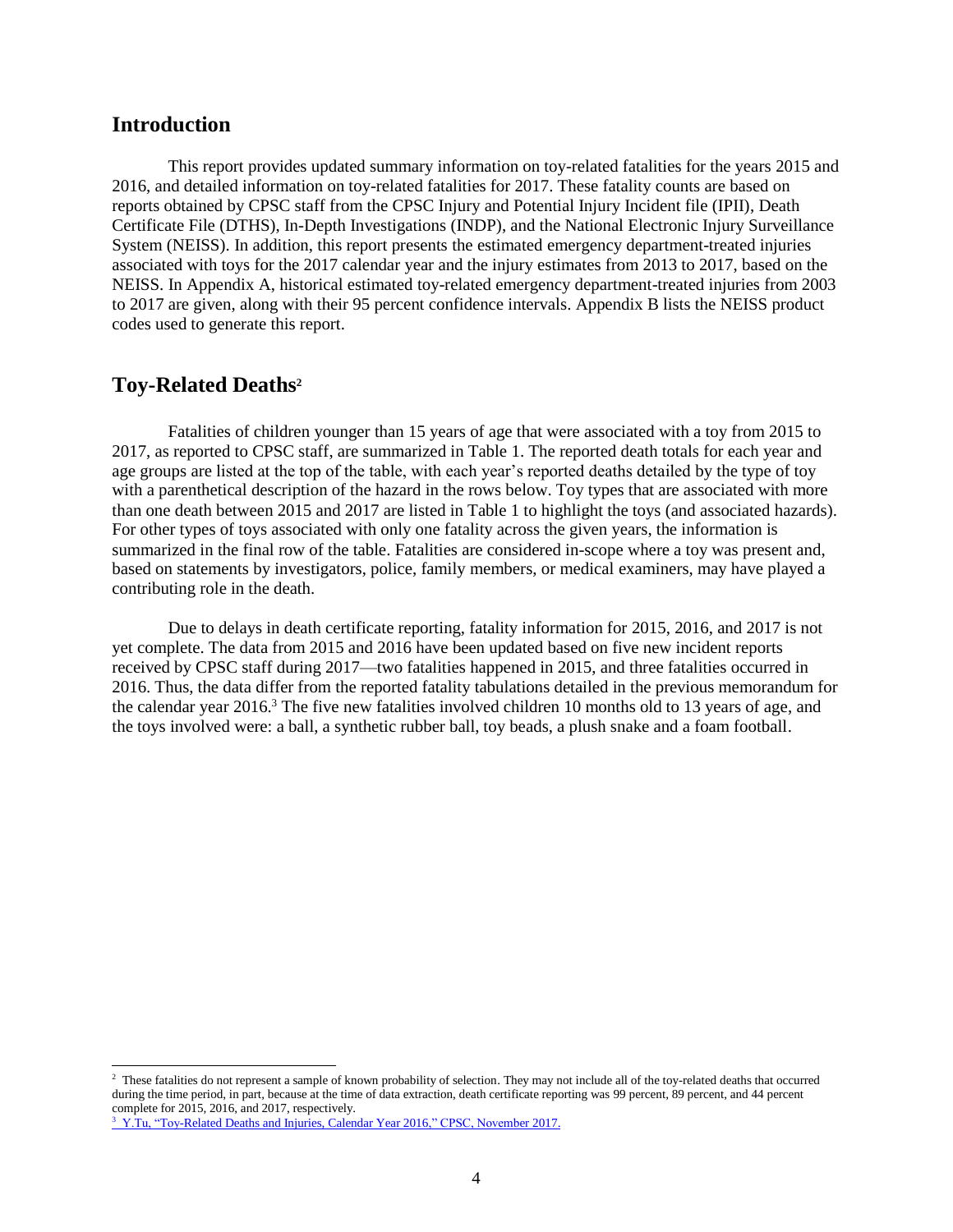# **Table 1: Reported Toy-Related Deaths Among Children Younger Than 15 Years of Age 2015–2017**

|                                                                                                                                               | $2015^4$                                                             |                                              | $2016^5$                                                             |                                              | 2017                                                                 |                                              |
|-----------------------------------------------------------------------------------------------------------------------------------------------|----------------------------------------------------------------------|----------------------------------------------|----------------------------------------------------------------------|----------------------------------------------|----------------------------------------------------------------------|----------------------------------------------|
| <b>Type of Toy (Hazard)</b>                                                                                                                   | <b>Children 12</b><br><b>Years of Age</b><br>or Younger <sup>¥</sup> | <b>Children 13</b><br>and 14 Years<br>of Age | <b>Children 12</b><br><b>Years of Age</b><br>or Younger <sup>¥</sup> | <b>Children 13</b><br>and 14 Years<br>of Age | <b>Children 12</b><br><b>Years of Age</b><br>or Younger <sup>¥</sup> | <b>Children 13</b><br>and 14 Years<br>of Age |
| <b>TOTAL</b>                                                                                                                                  |                                                                      | 14                                           |                                                                      | 10                                           |                                                                      | 13                                           |
| <b>Sub Total</b>                                                                                                                              | 13                                                                   | $\mathbf{1}$                                 | 9                                                                    | $\mathbf{1}$                                 | 13                                                                   | $\boldsymbol{0}$                             |
| Nonmotorized scooters (motor<br>vehicle involvement)                                                                                          | $\overline{\mathcal{A}}$                                             |                                              |                                                                      |                                              | 4                                                                    |                                              |
| Balls, other (drowning, airway<br>obstruction)                                                                                                | $\overline{2}$                                                       |                                              | $\mathbf{1}$                                                         |                                              | $\overline{2}$                                                       |                                              |
| Tricycles (motor vehicle<br>involvement, drowning)                                                                                            |                                                                      |                                              | $\overline{2}$                                                       |                                              | 3                                                                    |                                              |
| Rubber balls (airway obstruction,<br>aspiration)                                                                                              |                                                                      |                                              |                                                                      |                                              |                                                                      |                                              |
| Stuffed toys/doll/doll accessory/toy<br>figure (hanging, airway obstruction,<br>suffocation)                                                  |                                                                      |                                              |                                                                      | 1                                            | $\overline{2}$                                                       |                                              |
| Nonmotorized riding toys (motor<br>vehicle involvement)                                                                                       |                                                                      |                                              | 1                                                                    |                                              |                                                                      |                                              |
| Balloons/balloon strings (choking,<br>asphyxia/suffocation)                                                                                   | $\mathbf{1}$                                                         |                                              |                                                                      |                                              |                                                                      |                                              |
| Water guns (drowning)                                                                                                                         | $\overline{2}$                                                       |                                              |                                                                      |                                              |                                                                      |                                              |
| Other toys with a single reported<br>fatality in the year (airway<br>obstruction, asphyxiation,<br>poisoning, drowning, battery<br>ingestion) | $\overline{2}$                                                       | 1                                            | 3                                                                    |                                              |                                                                      |                                              |

*Source:* INDP, IPII, DTHS, and NEISS from 1/1/2015 to 12/31/2017; CPSC. Data were extracted in July 2018.

l

<sup>¥</sup> Toy-related deaths among children 12 years of age or younger are presented separately to be consistent with the age definition for a children's product in the Consumer Product Safety Improvement Act of 2008 (CPSIA), 15 U.S.C. § 2052 (a)(2).

<sup>4</sup> Two new toy-related deaths were reported to CPSC staff occurring in the 2015 calendar year, increasing the number reported deaths to 14 in 2015.

<sup>&</sup>lt;sup>5</sup> Three new toy-related deaths were reported to CPSC staff occurring in the 2016 calendar year, increasing the number of reported deaths to 10 in 2016.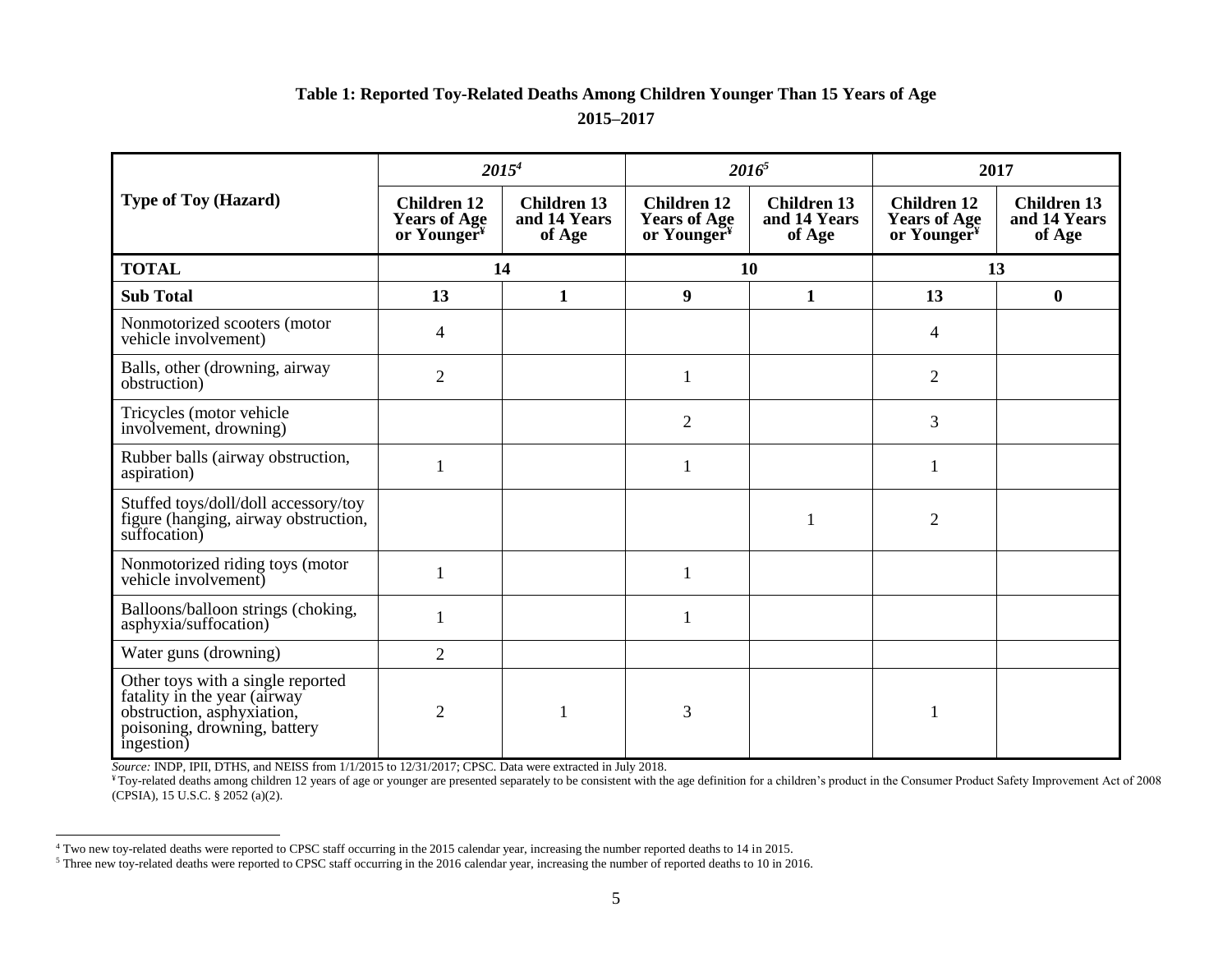Table 2 details the fatalities associated with toys for children younger than 15 years of age in 2017 that were reported to CPSC staff. The toy types and associated hazards involved in these reported fatalities are presented in descending order of the frequency of reports. There is an unspecified toy in Table 2, which was associated with one death that is included in the last row of Table 1 with "other toys."

As shown in Table 2, seven of the 13 reported fatalities (54 percent) of children younger than 15 years of age in 2017 were associated with riding toys, and the hazards were motor vehicle involvement and drowning. The riding toys involved were nonmotorized scooters and tricycles.

| <b>Type of Toys</b>                                         | <b>Children</b> 12<br><b>Years of Age</b><br>or Younger <sup>¥</sup> | Children 13<br>and 14 Years<br>of Age |
|-------------------------------------------------------------|----------------------------------------------------------------------|---------------------------------------|
| <b>TOTAL</b>                                                |                                                                      | 13                                    |
| <b>Sub Total</b>                                            | 13                                                                   |                                       |
| Nonmotorized scooters (motor vehicle<br>involvement)        | 4                                                                    |                                       |
| Tricycles (motor vehicle involvement, drowning)             | 3                                                                    |                                       |
| Ball, other (airway obstruction)                            | $\mathcal{D}_{\mathcal{L}}$                                          |                                       |
| Stuffed toy/toy figure (airway obstruction,<br>suffocation) | $\overline{c}$                                                       |                                       |
| Rubber ball (airway obstruction)                            |                                                                      |                                       |
| Unspecified toy (battery ingestion)                         |                                                                      |                                       |

## **Table 2: Reported Toy-Related Deaths Among Children Younger Than 15 Years of Age 2017**

*Source:* INDP, IPII, DTHS, and NEISS from 1/1/2017 to 12/31/2017; CPSC. Data were extracted in July 2018.

 $*$  Toy-related deaths among children 12 years of age or younger are presented separately to be consistent with the age definition for a children's product in the Consumer Product Safety Improvement Act of 2008 (CPSIA), 15 U.S.C. § 2052 (a)(2).

Of the 13 toy-related fatalities involving children in 2017, five victims were females, and eight were males. The age range for the 13 reported deaths is 8 months to 9 years. The scenario-specific details of some of these incidents are described below.

#### **Nonmotorized Scooters**

Three boys and one girl—ages 4 to 8 years—were struck and killed by motor vehicles while riding nonmotorized scooters.

 A 4-year-old boy was riding an unpowered stand-up scooter in a driveway of a mobile home park. The victim was following his older brother who was also riding a similar scooter. A motor vehicle collided with the victim and his scooter as he was passing in front of the motor vehicle. The driver of the vehicle did not see the victim. The victim and the scooter wedged underneath the chassis of the vehicle. Local police and fire responded to the scene, and the victim was transported to a local trauma center. The victim was pronounced dead later that day. The cause of death was blunt force head trauma.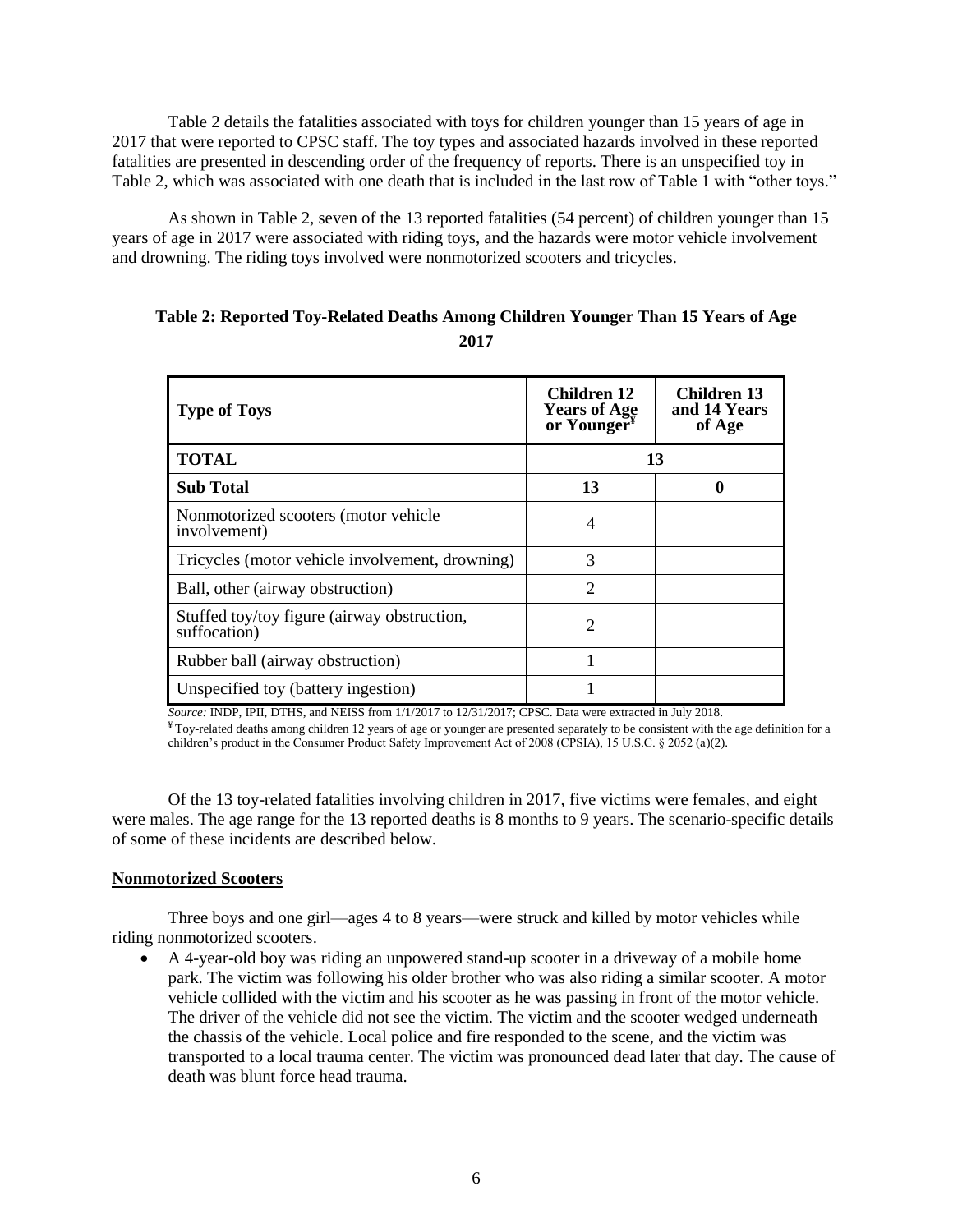- A 6-year-old boy was struck by a sports utility vehicle (SUV) while riding his nonmotorized scooter. The victim emerged onto a roadway from his family's driveway, and the driver of the SUV was unable to stop the vehicle before striking the victim. The victim was taken to a local hospital and then airlifted to a university medical center where he was pronounced deceased.
- An 8-year-old boy was riding his two-wheel kick/push style scooter in a residential park. The victim entered a roadway adjacent to the park without looking for oncoming traffic. The victim was struck by a vehicle and was thrown several feet from the scooter. The victim was transported to a local hospital where he was pronounced deceased.
- An 8-year-old girl was riding a scooter near her home. She was struck by a hit-and-run vehicle when she was crossing a street. The victim was tossed through the air and onto the roadway as the vehicle that hit her sped off. The victim suffered multiple blunt force injuries to her entire body consisting of fractures and internal injuries. The victim was taken to a children's medical center where she died of her injuries later that day.

## **Tricycles**

Two girls—ages 14 months and 8 years—were struck and killed by motor vehicles while riding tricycles. A 3-year-old boy drowned when he accidentally fell into a swimming pool while riding his tricycle near it.

- A 14-month-old girl was riding a tricycle near the driveway of her mobile home. The victim was struck by a van driven by her father when her father repositioned the vehicle in the driveway and rolled over the victim. The victim was taken to a children's hospital by EMS and died of her injuries there later that day. The medical examiner concluded that the death was accidental and the cause was blunt torso trauma.
- A 3-year-old boy and his 31-year-old father were found unresponsive in an in-ground pool of an apartment complex. It was reported that the child and his father were playing at the poolside, and the child accidentally fell into the deep end of the pool while riding his tricycle. According to the police report, the father entered the pool to try to save his son but became a victim himself. The emergency responders attempted lifesaving procedures on both victims at the scene. The victims were taken to a local hospital where they were pronounced deceased.
- An 8-year-old girl was hit by a mini-van while riding her tricycle. The victim rode up to an intersection and inexplicably rode into oncoming traffic. The victim collided with a mini-van. The victim suffered a traumatic brain injury and blunt force trauma to her abdomen. The victim was transported to a local hospital where she died from her injuries.

## **Balls, Other**

Two boys—ages 21 months and 9 years—died of airway obstruction when a toy ball lodged in their airways.

- A 21-month-old male toddler was in the family vehicle with family members. The victim sat in his car seat when he swallowed a small ball in his hand. The victim's mother attempted to remove the ball without success and the ball became lodged within the victim's airway. Rescue personnel were dispatched, and the victim was transported to a medical center for treatment. The victim was pronounced dead 5 days later. The victim died of asphyxia due to airway occlusion by a foreign object.
- A 9-year-old boy was found in his room having trouble breathing, and 911 was called. Medics arrived and dislodged a toy ball from the victim's throat. The ball was made of orange foam measuring 1" across. The victim was transported to a hospital and was pronounced deceased. The cause of death was asphyxia.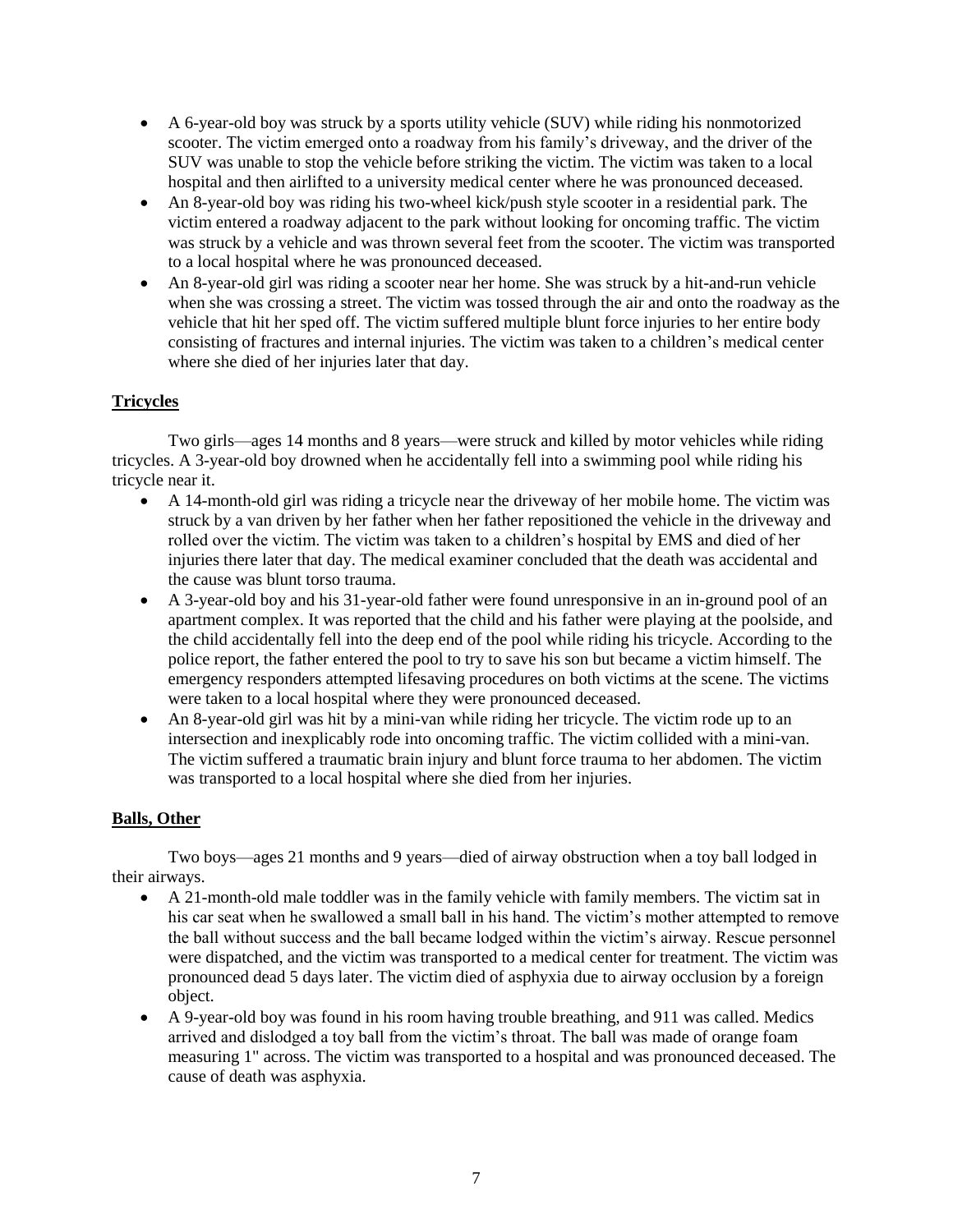#### **Stuffed Toy/Toy Figure**

An 8-month-old baby boy suffocated on a large stuffed teddy bear, and a 4-year-old girl choked on a rubber toy dog.

- An 8-month-old baby boy was found unresponsive in his bedroom. According to the police report, the victim and his parents stayed in the same room due to remodeling of the house and their beds were next to each other with a small gap between the beds. The victim was found wedged in a gap approximately 8 inches between a toddler bed and a king size mattress, and he was positioned face down atop a large stuffed teddy bear. The victim was not yet known to be able to roll over, but his mother placed the teddy bear in that location in case the victim rolled off the toddler bed. EMS lifesaving efforts were unsuccessful and the victim was pronounced deceased. The cause of death was suffocation and the death was accidental.
- A 4-year-old girl with a medical history of asthma, choking and swallowing issues choked on a rubber toy dog—a soft pliable toy that measured 5 x 3 x 3 cm. The victim was seen chewing and putting the toy dog in her mouth prior to the incident. The victim started choking, and the family members picked the victim up and turned her upside down and hit her back for an unknown period of time. The Heimlich maneuver was performed by responding EMS staff, and the victim was taken to a local emergency department. An emergency surgery was performed and the toy was removed. The victim was stable for a short period of time before her heart stopped and was subsequently declared deceased.

#### **Rubber Ball**

A 4-year-old girl choked on a small rubber ball. According to the medical examiner's report, the victim was watching television on the bed with her mother while the mother was taking a nap. The victim's mother was awakened to the sound of gagging and the victim's movement. The victim's mother attempted to remove the ball unsuccessfully and immediately called 911. Paramedics were able to remove the small rubber ball. The victim was flown to a local hospital where she died 4 days later as a results of her injuries. The cause of death was asphyxiation due to upper respiratory tract obstruction.

#### **Unspecified Toy**

According to the information obtained from the police and coroner, a 20-month-old male toddler ingested a button battery from an unspecified electronic toy. The victim was admitted to a local hospital and underwent surgery to remove the battery. Erosion from the battery was noted in the victim's esophagus. The victim reportedly recovered and was sent home. About 2 weeks later, the victim suddenly started vomiting blood while playing. Emergency personnel transported the victim to a hospital where he died of esophageal ulceration and erosion of the aorta.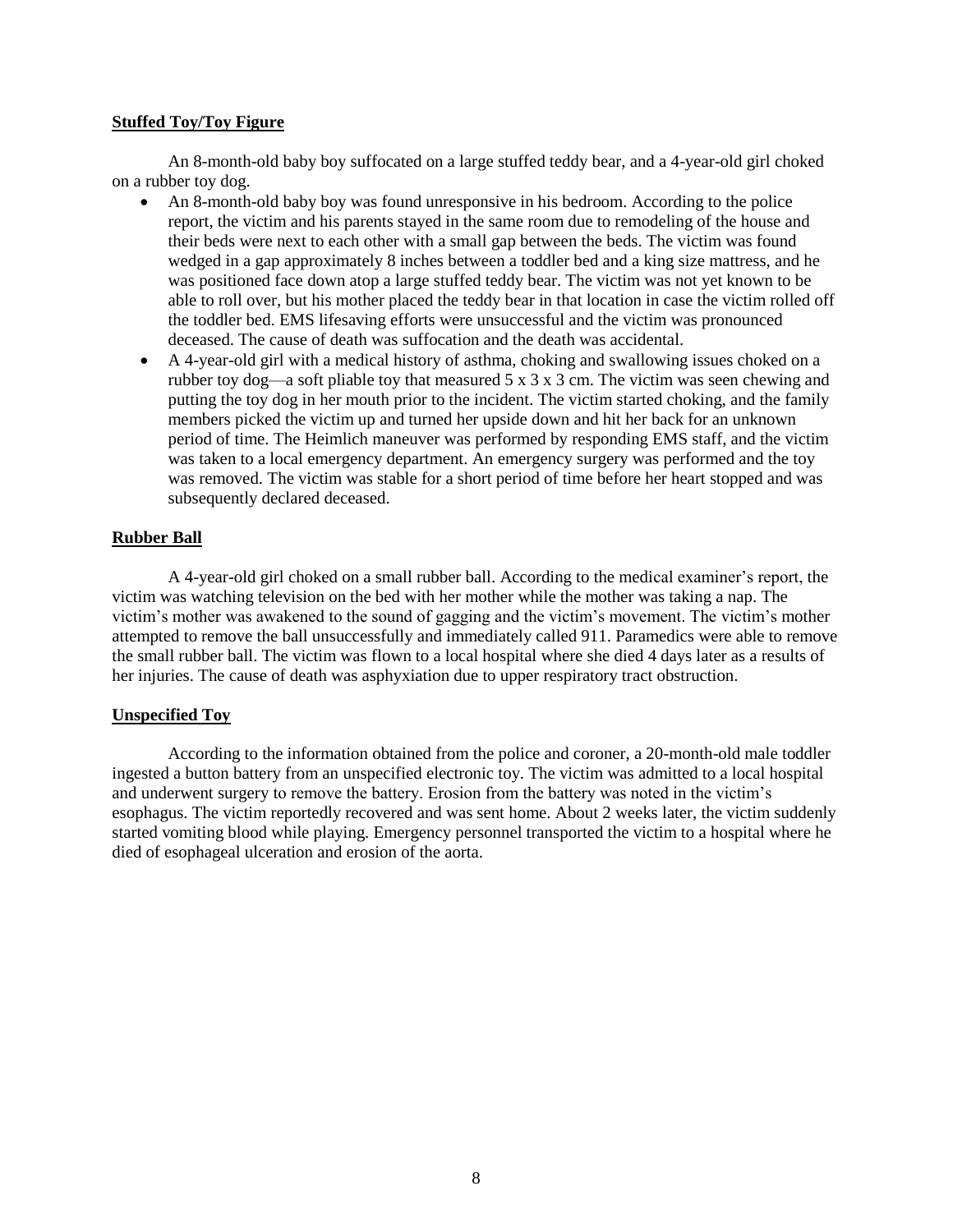# **Estimated Toy-Related Injuries**<sup>6</sup>

In 2017, there were an estimated 251,700 toy-related injuries for all ages treated in U.S. hospital emergency departments. These injuries were related to, but not necessarily caused by, toys. There is no statistically significant trend in the estimated annual toy-related emergency departed-treated injuries from 2013 to 2017, for all ages.7,8 Moreover, for children younger than 15 years of age, children 12 years of age or younger, and children younger than 5 years of age, there is no statistically significant trend during the same time period. Table 3 displays the annual injury estimates across these four age groups from 2013 to 2017. For additional historical estimates, refer to the attached Appendix A.

| <b>Calendar</b><br>Year | <b>All Ages</b> | 12 Years of Age<br>or Younger <sup>¥</sup><br><b>Younger Than 15</b><br><b>Years of Age</b> |         | <b>Younger Than 5</b><br><b>Years of Age</b> |
|-------------------------|-----------------|---------------------------------------------------------------------------------------------|---------|----------------------------------------------|
| 2013                    | 246,300         | 184,500                                                                                     | 175,500 | 83,300                                       |
| 2014                    | 240,900         | 179,700                                                                                     | 170,300 | 84,000                                       |
| 2015                    | 244,400         | 181,600                                                                                     | 173,200 | 88,400                                       |
| 2016                    | 240,000         | 174,100                                                                                     | 166,300 | 85,200                                       |
| 2017                    | 251,700         | 184,000                                                                                     | 174,300 | 89,800                                       |

## **Table 3: Annual Toy-Related Emergency Department-Treated Injury Estimates 2013–2017**

*Source:* NEISS, U.S. Consumer Product Safety Commission. Estimates are rounded to the nearest 100.

 $*$  Toy-related injury estimates among children 12 years of age or younger are presented separately to be consistent with the age definition for a children's product in the Consumer Product Safety Improvement Act of 2008 (CPSIA), 15 U.S.C. § 2052 (a)(2).

Of the 251,700 estimated emergency department-treated injuries associated with toys in 2017, 73 percent (184,000) were sustained by children younger than 15 years of age; 69 percent (174,300) were sustained by children 12 years or younger; and 36 percent (89,800) were sustained by children younger than 5 years of age. Males accounted for 58 percent (145,100) of the estimated treated injuries. Most of the victims (95 percent) were treated and released from the hospital. Three percent of the victims were admitted to the hospital or transferred to another hospital. The remaining 2 percent were held for observation or left without being seen by a doctor.

Figure 1 presents the distribution of the 2017 annual estimated toy-related, emergency department-treated injuries for all ages by the specific parts of the body injured. Forty-four percent of the estimated 251,700 injuries, occurred to the head and face area (head, face, eye, mouth, and ear). The arm, from the shoulder to finger, accounted for 22 percent of the injuries. The leg (upper leg, lower leg, knee, ankle, foot, and toes) accounted for 17 percent. The remaining 17 percent of injuries were to other or unspecified parts of the body. The individual body parts with the two highest estimated injuries overall were the face and the head, respectively.

l

<sup>&</sup>lt;sup>6</sup> The source of these data is NEISS, which is based on a statistical sample of hospital emergency department-treated injuries. For a description of which cases are included in NEISS, how they're coded, and an alphabetical listing of products with current product codes, please see the NEISS Coding Manual a[t: https://cpsc.gov/s3fs-public/2017NEISSCodingManualCPSConlyNontrauma.pdf.](:%20https:/cpsc.gov/s3fs-public/2017NEISSCodingManualCPSConlyNontrauma.pdf.)

<sup>7</sup> T. Schroeder, "Trend Analysis of NEISS Data," CPSC, 2000.

<sup>8</sup> Throughout this report, a change (trend) in estimated injuries over the given years is determined to be statistically significant where the p-value for the statistic that tests for trend is less than 0.05.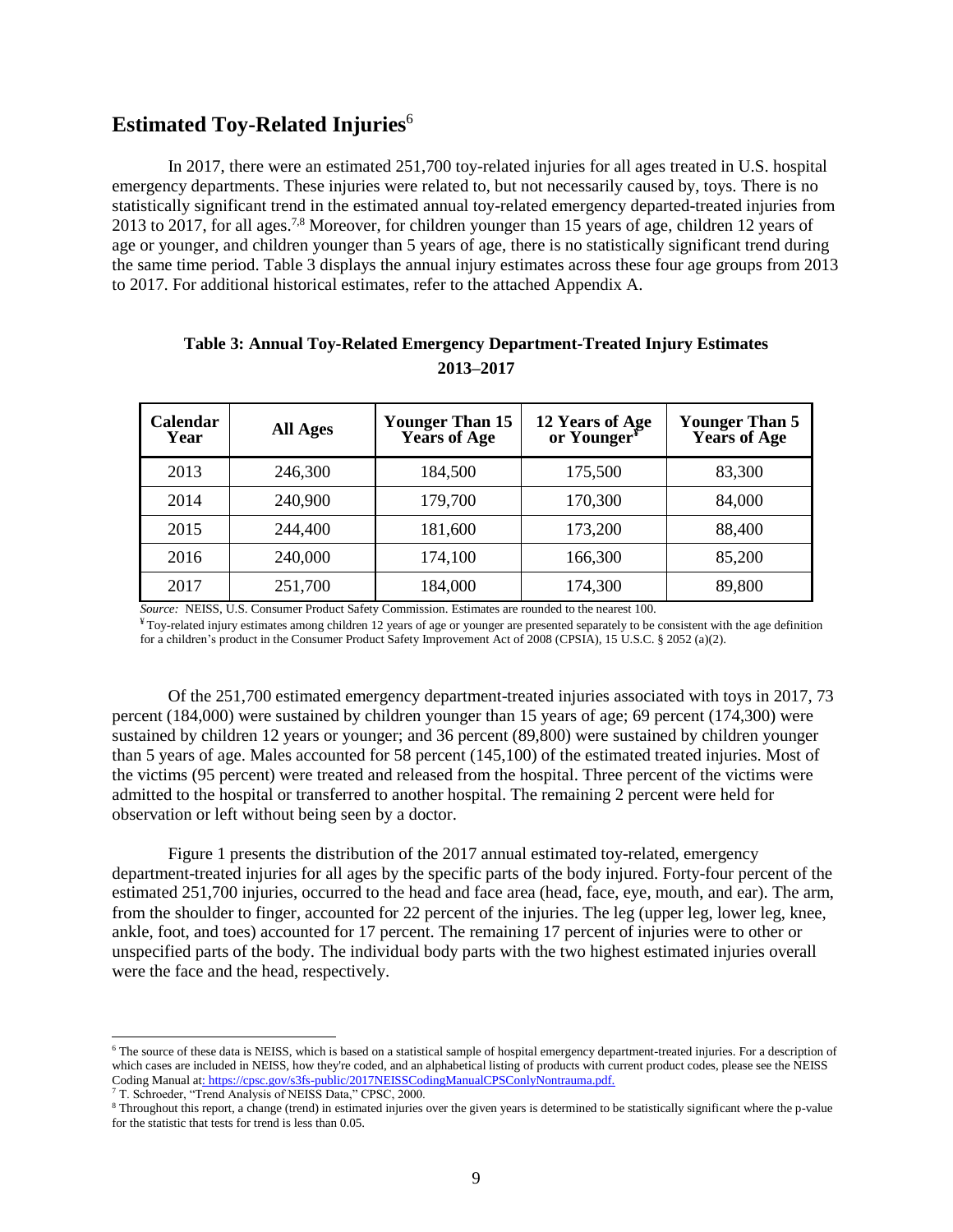

*Source:* NEISS, U.S. Consumer Product Safety Commission.

Figure 2 shows the distribution of the annual estimated toy-related emergency department-treated injuries by type of injury. In 2017, 22 percent of the estimated emergency department-treated injuries were diagnosed as lacerations, while an estimated 17 percent were diagnosed as contusions/abrasions. Fractures represented an estimated 11 percent of injuries, and strains/sprains represented an estimated 9 percent. The remaining 42 percent of estimated injuries were spread across several other diagnoses, such as: internal injury, ingestion, dislocation, concussion, and puncture injuries, among others.



 *Source:* NEISS, U.S. Consumer Product Safety Commission. Percentages are calculated from actual estimates and may not add to 100 due to rounding.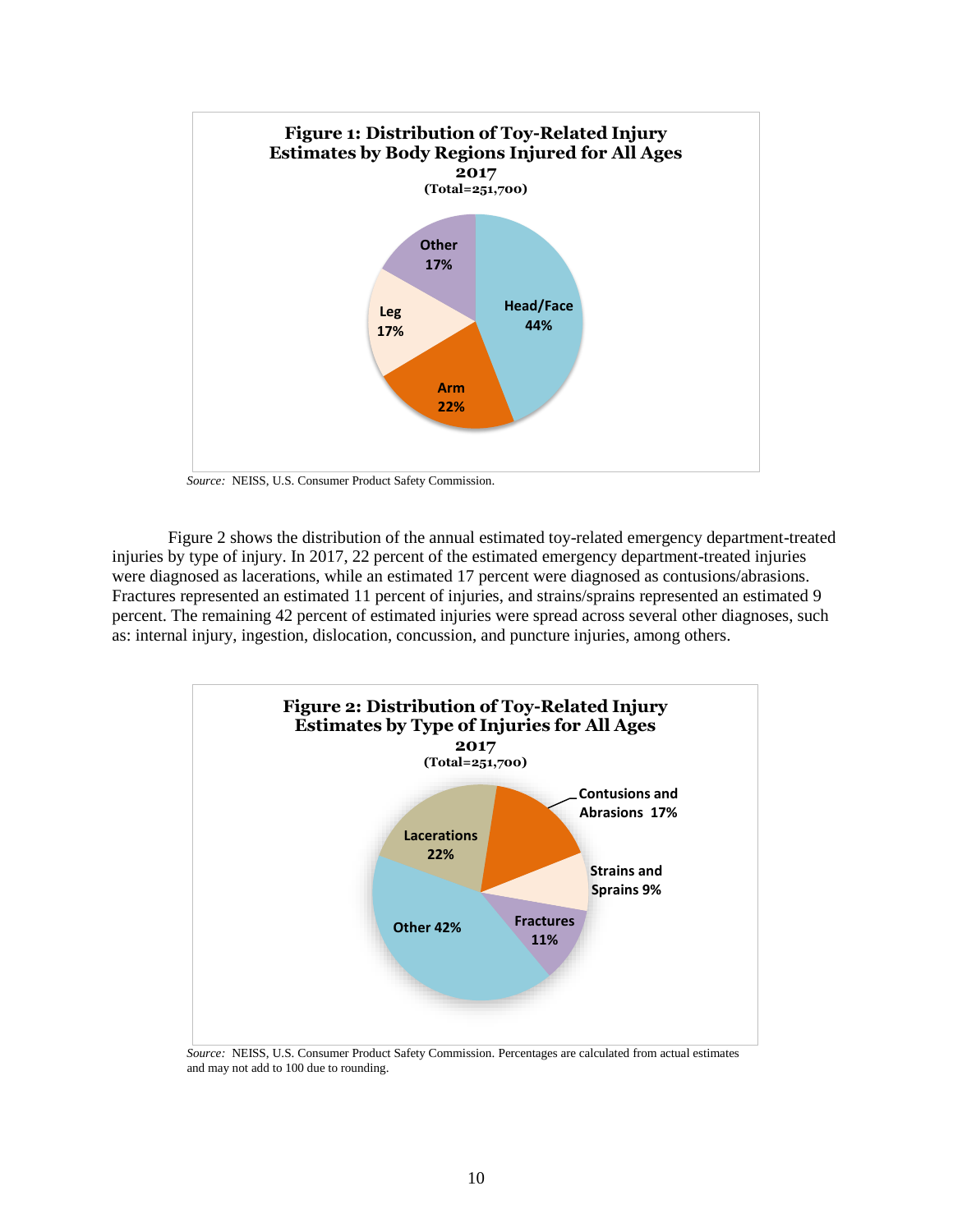In 2017, riding toys continued to be associated with more emergency department-treated injuries for all ages than any other specified category of toy.<sup>9</sup> Riding toys were associated with 69,400 of the estimated injuries, and 70 percent of which were related to nonmotorized scooters. As shown in Table 4, the top three specifically identified toys that were associated with the most estimated injuries for all ages in 2017 were: nonmotorized scooters (48,700, or 19 percent); toy balls (25,700, or 10 percent); and toy vehicles (13,300, or 5 percent).

| Table 4: Toy Categories Associated with the Largest Number of Estimated Emergency |
|-----------------------------------------------------------------------------------|
| <b>Department-Treated Injuries for Different Age Groups</b>                       |
|                                                                                   |

| <b>Toy</b>                      | Estimated Injuries (% of Total Estimates <sup>‡</sup> ) |                                               |                               |                                       |  |  |  |
|---------------------------------|---------------------------------------------------------|-----------------------------------------------|-------------------------------|---------------------------------------|--|--|--|
| Category                        | <b>All Ages</b>                                         | <b>Younger Than 15</b><br><b>Years of Age</b> | 12 Years of Age<br>or Younger | Younger Than 5<br><b>Years of Age</b> |  |  |  |
| Toys, Not<br>Specified          | 59,000 (23)                                             | 37,200 (20)                                   | 36,700 (21)                   | 26,900 (30)                           |  |  |  |
| Nonmotorized<br><b>Scooters</b> | 48,700 (19)                                             | 40,300 (22)                                   | 36,800 (21)                   | 6,100(7)                              |  |  |  |
| Toy Balls                       | 25,700 (10)                                             | 17,800 (10)                                   | 15,800 (9)                    | 5,500(6)                              |  |  |  |
| Toy Vehicles                    | 13,300(5)                                               | 8,900(5)                                      | 8,800 (5)                     | 5,900(7)                              |  |  |  |
| <b>Building Sets</b>            | 9,900(4)                                                | 9,200(5)                                      | 9,000(5)                      | 5,700 (6)                             |  |  |  |

*Source:* NEISS, U.S. Consumer Product Safety Commission. Estimates are rounded to the nearest 100.

**‡** Percentages are calculated from the actual injury estimates and then rounded to the nearest integer.

l

For children younger than 15 years of age, riding toys, with 59,500 injuries, were also associated with more estimated injuries than any other specified category of toy. Of these, 68 percent involved nonmotorized scooters. Table 4 shows that the top three specifically identified toys associated with the highest estimated injuries for children younger than 15 years of age were: nonmotorized scooters (40,300, or 22 percent); toy balls (17,800, or 10 percent); and building sets (9,200, or 5 percent).

For children 12 years of age or younger, riding toys, with 55,800 estimated injuries, were associated with a larger number of estimated injuries than any other specified category of toy. Of these, 66 percent were related to nonmotorized scooters. Table 4 displays that the top three specifically identified toys associated with the most estimated injuries for children 12 years of age or younger were: nonmotorized scooters (36,800, or 21 percent); toy balls (15,800, or 9 percent); and building sets (9,000, or 5 percent).

For children younger than 5 years of age, the data varied somewhat from what was observed for the above three age groups. Although riding toys, with 20,600 estimated injuries, were also associated with more injuries than any other specified category of toy in 2017, the proportion of the estimated injuries related to riding toys for this group was much smaller compared to those for the other three age groups. Furthermore, nonmotorized scooters accounted for only 30 percent of the riding toy-related injuries for this age group. As displayed in Table 4, the top three specifically identified toys associated

<sup>&</sup>lt;sup>9</sup> Riding toys include these toy products: nonmotorized scooters; tricycles; unpowered nonwheeled riding toys; children's wagons; powered riding toys; unpowered wheeled riding toys; and unspecified riding toys (excluding bicycles and tricycles).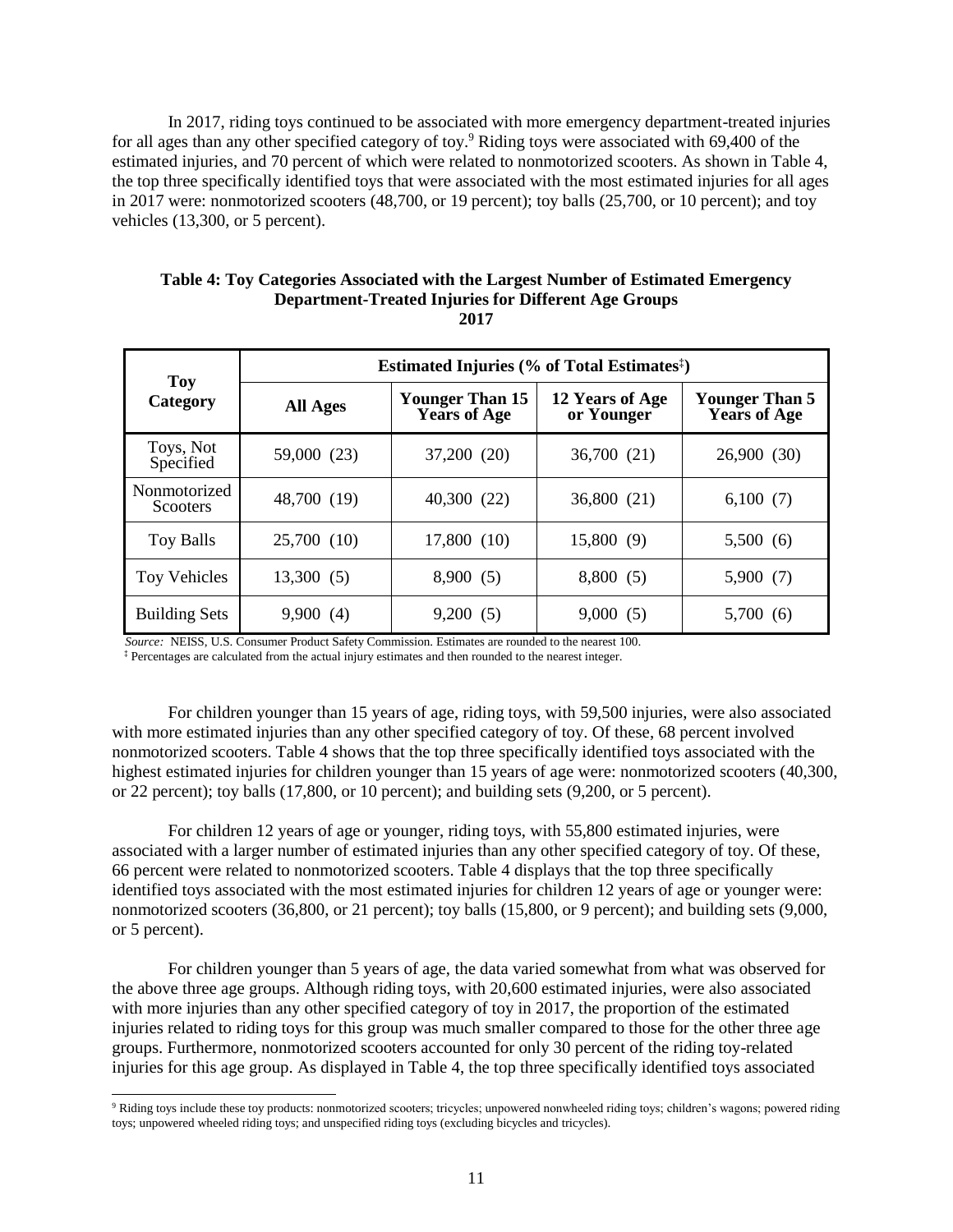with the most estimated injuries for children younger than 5 years of age in 2017 were: nonmotorized scooters (6,100, or 7 percent); toy vehicles (5,900, or 7 percent); and building sets (5,700, or 6 percent).

Table 5 displays the annual estimated emergency department-treated injuries associated with nonmotorized scooters from 2013 to 2017, for children younger than 15 years of age, children 12 years of age or younger, and for children younger than 5 years of age. This table also presents the injury estimates associated with all toys and the percentages of injury estimates related to nonmotorized scooters. In 2017, nonmotorized scooters continued to be the category of toys associated with the most injuries for children younger than 15 years age and children 12 years of age or younger. However, there is a statistically significant decreasing trend in the estimated injuries related to nonmotorized scooters between 2013 and 2017 for these two age groups of children.

# **Table 5: Nonmotorized Scooter-Related Annual Emergency Department-Treated Injury Estimates for Children of Different Age Groups**

|                         | <b>Estimated Injuries</b>                             |                                                                                         |                                                       |                                                                                         |                                                       |                                                                                         |  |  |  |
|-------------------------|-------------------------------------------------------|-----------------------------------------------------------------------------------------|-------------------------------------------------------|-----------------------------------------------------------------------------------------|-------------------------------------------------------|-----------------------------------------------------------------------------------------|--|--|--|
|                         |                                                       | <b>Younger Than 15 Years of Age</b>                                                     |                                                       | 12 Years of Age or Younger                                                              | <b>Younger Than 5 Years of Age</b>                    |                                                                                         |  |  |  |
| <b>Calendar</b><br>Year | <b>Injuries</b><br><b>Associated</b><br>with All Toys | Injuries $(\% )$<br><b>Associated</b><br>with<br><b>Nonmotorized</b><br><b>Scooters</b> | <b>Injuries</b><br><b>Associated</b><br>with All Toys | Injuries $(\% )$<br><b>Associated</b><br>with<br><b>Nonmotorized</b><br><b>Scooters</b> | <b>Injuries</b><br><b>Associated</b><br>with All Toys | Injuries $(\% )$<br><b>Associated</b><br>with<br><b>Nonmotorized</b><br><b>Scooters</b> |  |  |  |
| 2013                    | 184,500                                               | 52,500 (28)                                                                             | 175,500                                               | 48,100 (27)                                                                             | 83,300                                                | 7,700(9)                                                                                |  |  |  |
| 2014                    | 179,700                                               | 47,400 (26)                                                                             | 170,300                                               | 42,900 (25)                                                                             | 84,000                                                | 7,200(9)                                                                                |  |  |  |
| 2015                    | 181,600                                               | 45,500 (25)                                                                             | 173,200                                               | 41,900 (24)                                                                             | 88,400                                                | 6,200(7)                                                                                |  |  |  |
| 2016                    | 174,100                                               | 39,800 (23)                                                                             | 166,300                                               | 36,600 (22)                                                                             | 85,200                                                | 5,700(7)                                                                                |  |  |  |
| 2017                    | 184,000                                               | 40,300(22)                                                                              | 174,300                                               | 36,800 (21)                                                                             | 89,800                                                | 6,100(7)                                                                                |  |  |  |

**2013–2017**

*Source:* NEISS, U.S. Consumer Product Safety Commission. Estimates are rounded to the nearest 100.

Toys that are identified but that cannot be placed under already-established toy product codes are likely to be coded under the product code, "Toys, Not Elsewhere Classified." Table 6 displays the estimated emergency department-treated injuries associated with this product code for all ages, children younger than 15 years of age, children 12 years of age or younger, and children younger than 5 years of age from 2013 to 2017. It shows that the proportions of the estimated injuries related to this product code were similar across different age groups between 2013 and 2017. In addition, there is no statistically significant trend in the estimated injuries associated with this product code from 2013 to 2017, in any of the four age groups presented in Table 6.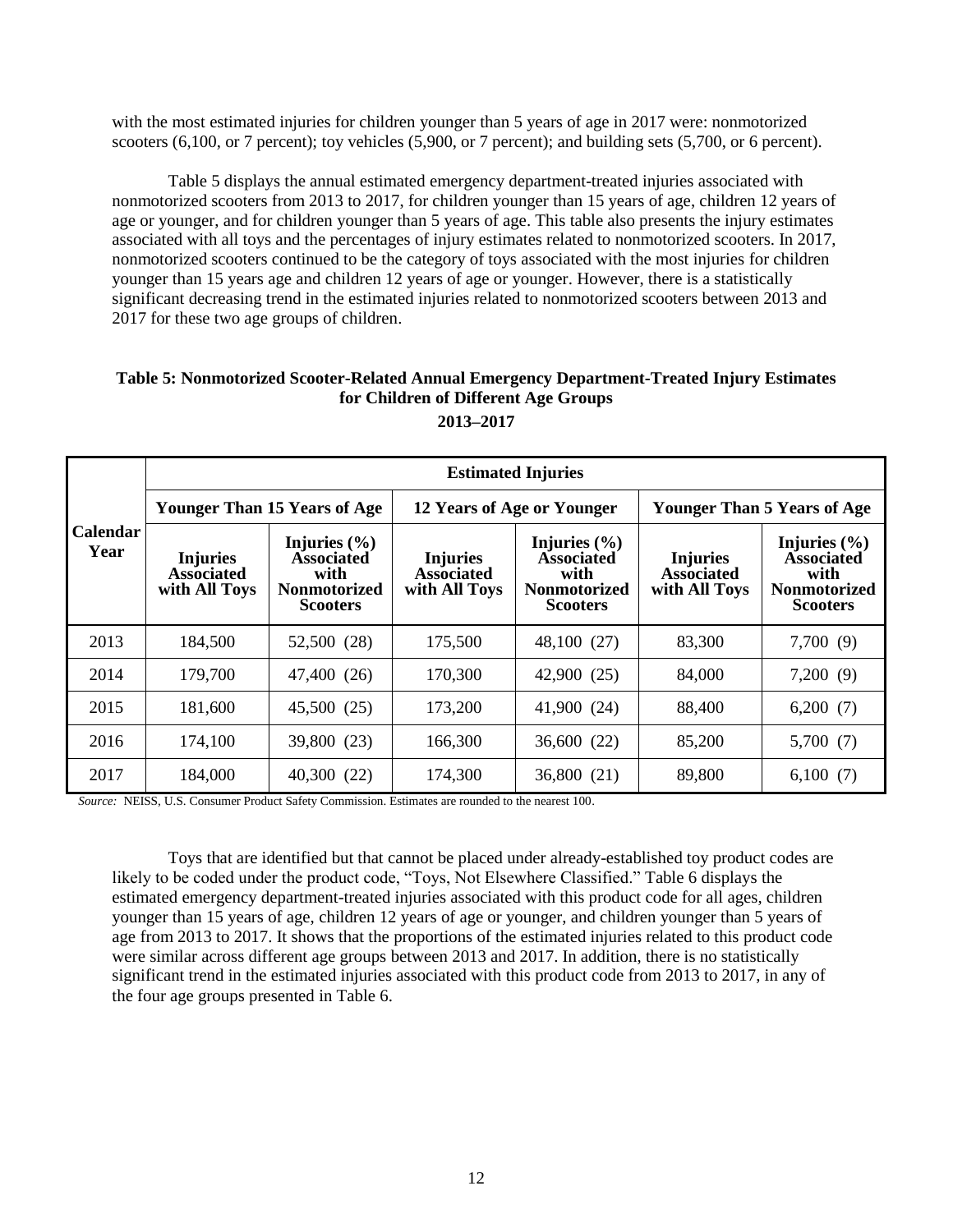#### **Table 6: Annual Emergency Department-Treated Injury Estimates Associated with Product Code, "Toys, Not Elsewhere Classified," for Different Age Groups 2013–2017**

| <b>Calendar</b><br>Year | <b>Estimated Injuries (% of Total Estimates)</b><br>Associated with "Toys, Not Elsewhere Classified" |                                               |                               |                                              |  |  |  |
|-------------------------|------------------------------------------------------------------------------------------------------|-----------------------------------------------|-------------------------------|----------------------------------------------|--|--|--|
|                         | <b>All Ages</b>                                                                                      | <b>Younger Than 15</b><br><b>Years of Age</b> | 12 Years of Age<br>or Younger | <b>Younger Than 5</b><br><b>Years of Age</b> |  |  |  |
| 2013                    | 9,100(4)                                                                                             | 7,500(4)                                      | 7,200(4)                      | 3,600(4)                                     |  |  |  |
| 2014                    | 7,600(3)                                                                                             | 6,200(3)                                      | 5,800(3)                      | 2,800(3)                                     |  |  |  |
| 2015                    | 7,400(3)                                                                                             | 5,600(3)                                      | 5,400(3)                      | 2,100(2)                                     |  |  |  |
| 2016                    | 7,700(3)                                                                                             | 6,400(4)                                      | 6,200(4)                      | 2,300(3)                                     |  |  |  |
| 2017                    | 9,900(4)                                                                                             | 8,300(4)                                      | 7,900(5)                      | 4,200(5)                                     |  |  |  |

*Source:* NEISS, U.S. Consumer Product Safety Commission. Estimates are rounded to the nearest 100.

The product code, "Toys, Not Specified," was reinstated as an available product code in NEISS in 2010, to classify injuries that were associated with a toy that was not identified specifically in the NEISS injury narrative. Table 7 presents the annual estimated emergency department-treated injuries associated with this product code for all individuals, children younger than 15 years, children 12 years of age or younger, and children younger than 5 years from 2013 to 2017. Table 7 shows that the proportions of the estimated injuries related to this product code were very close between 2013 and 2017 for all four age groups. There is no statistically significant trend in the estimated number of injuries associated with this product code from 2013 to 2017 for any of the four age groups specified in Table 7.

# **Table 7: Annual Emergency Department-Treated Injury Estimates Associated with Product Code, "Toys, Not Specified," for Different Age Groups**

**2013–2017**

| Calendar<br>Year | <b>Estimated Injuries (% of Total Estimates)</b><br><b>Associated with "Toys, Not Specified"</b> |                                               |                               |                                       |  |  |  |
|------------------|--------------------------------------------------------------------------------------------------|-----------------------------------------------|-------------------------------|---------------------------------------|--|--|--|
|                  | <b>All Ages</b>                                                                                  | <b>Younger Than 15</b><br><b>Years of Age</b> | 12 Years of Age<br>or Younger | Younger Than 5<br><b>Years of Age</b> |  |  |  |
| 2013             | 56,200 (23)                                                                                      | 35,400 (19)                                   | 34,800 (20)                   | 24,000 (29)                           |  |  |  |
| 2014             | 56,400 (23)                                                                                      | 35,700 (20)                                   | 35,300 (21)                   | 25,600 (30)                           |  |  |  |
| 2015             | 58,400 (24)                                                                                      | 38,600 (21)                                   | 38,200 (22)                   | 28,800 (33)                           |  |  |  |
| 2016             | 57,900 (24)                                                                                      | 36,000(21)                                    | 35,900 (22)                   | 27,000 (32)                           |  |  |  |
| 2017             | 59,000 (23)                                                                                      | 37.200<br>(20)                                | 36,700 (21)                   | 26,900<br>(30)                        |  |  |  |

*Source:* NEISS, U.S. Consumer Product Safety Commission. Estimates are rounded to the nearest 100.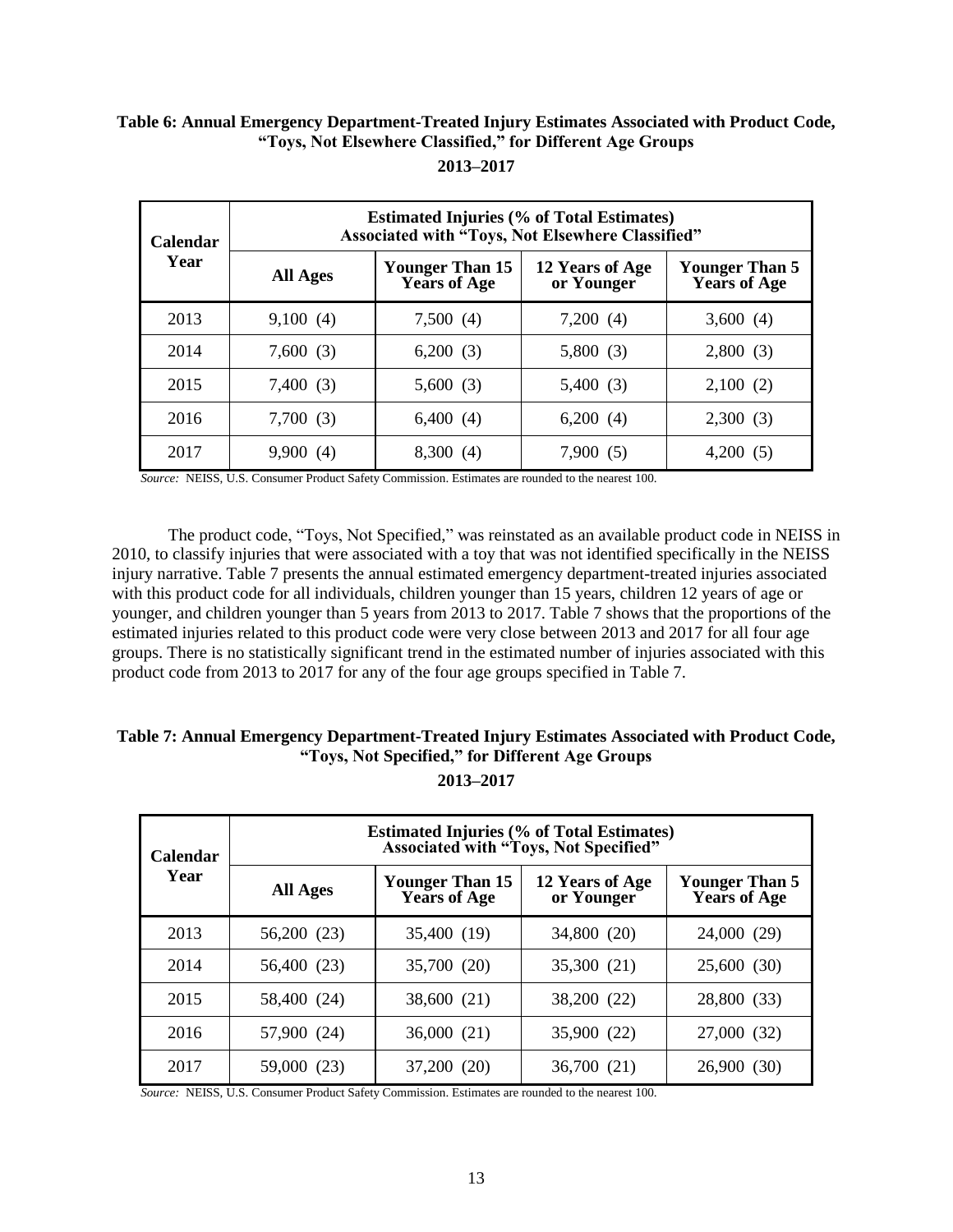In 2010, CPSC staff conducted a special study of all injuries that were treated at the emergency departments of NEISS hospitals between July 1, 2010 and December 31, 2010, where the product involved was coded: "Toys, Not Specified." The aim of this study was to identify the actual toys involved and to facilitate the characterization of toys with unknown classifications and the associated hazard patterns. All NEISS cases that were treated during that specific 6-month period and were associated with the product code, "Toys, Not Specified," were assigned for telephone In-Depth Investigations. During the telephone investigations, telephone interviewers asked the injury victim (or the victim's caregiver, if the victim was a minor) about the incident scenario, how the injury occurred, what type of toy was involved, the age of the toy, how the toy was obtained, and other questions regarding the characteristics of the toy. CPSC staff wrote a report to summarize the study design, telephone survey results, the estimating methods, and analysis results for this special study.<sup>10</sup>

The special study revealed that 19 percent of the estimated injuries that were associated with the product code, "Toys, Not Specified," during the special study period, did not involve a toy. Therefore, a 0.81 correction factor was introduced to adjust the injury estimates related to this product code.<sup>10</sup> By using this correction factor, it is assumed that the percent of the estimated injuries that are associated with the product code, "Toys, Not Specified," and that do not involve a toy, does not change from year to year. The validity of this assumption has not been verified. After applying this correction factor to the toyrelated injury estimates in 2017, and further extrapolating the distribution of toys identified from the special study to the injury estimate associated with the product code, "Toys, Not Specified," the adjusted toy-related injury estimates and the toy categories that were associated with the largest number of adjusted estimated injuries in 2017 are presented in Table 8 for different age groups.

#### **Table 8: Toy-Related Injury Estimates Adjusted for the Correction Factor for Different Age Groups and Toy Categories Associated with the Most Adjusted Estimated Injuries 2017**

|                                          | Adjusted Estimated Injuries (% of Adjusted Estimates for All Toys <sup>‡</sup> ) |               |                               |                                              |  |  |
|------------------------------------------|----------------------------------------------------------------------------------|---------------|-------------------------------|----------------------------------------------|--|--|
| <b>Toys</b>                              | <b>Younger Than 15</b><br><b>All Ages</b><br><b>Years of Age</b>                 |               | 12 Years of Age or<br>Younger | <b>Younger Than 5</b><br><b>Years of Age</b> |  |  |
| All Toys                                 | 240,700 (100)                                                                    | 177,100 (100) | 167,500 (100)                 | 84,800 (100)                                 |  |  |
| Nonmotorized<br><b>Scooters</b>          | 49,300 (20)                                                                      | 40,700 (23)   | 37,200 (22)                   | 6,400(8)                                     |  |  |
| <b>Toy Balls</b>                         | 26,400(11)                                                                       | 18,200(10)    | 16,200(10)                    | 5,800(7)                                     |  |  |
| Toy Vehicles                             | 24,000 (10)                                                                      | 15,600(9)     | 15,400 (9)                    | 10,700(13)                                   |  |  |
| Dolls, Plush Toys,<br>and Action Figures | 13,900(6)                                                                        | 10,100(6)     | 9,900(6)                      | 6,400(8)                                     |  |  |
| <b>Building Sets</b>                     | 12,200(5)                                                                        | 10,700(6)     | 10,400(6)                     | 6,800(8)                                     |  |  |

*Source:* NEISS, U.S. Consumer Product Safety Commission. Estimates are adjusted for correction factor and rounded to the nearest 100. ‡ Percentages are calculated from the non-rounded adjusted injury estimates and then rounded to the nearest integer.

Table 8 displays that the nonmotorized scooters, toy balls, and toy vehicles were associated with the most adjusted estimated injuries in 2017 for all individuals, children younger than 15 years of age, or

l <sup>10</sup> Y. Tu and S. Garland, "A NEISS Special Study, "Toys, Not Specified": Analysis and Results," CPSC, February 2012.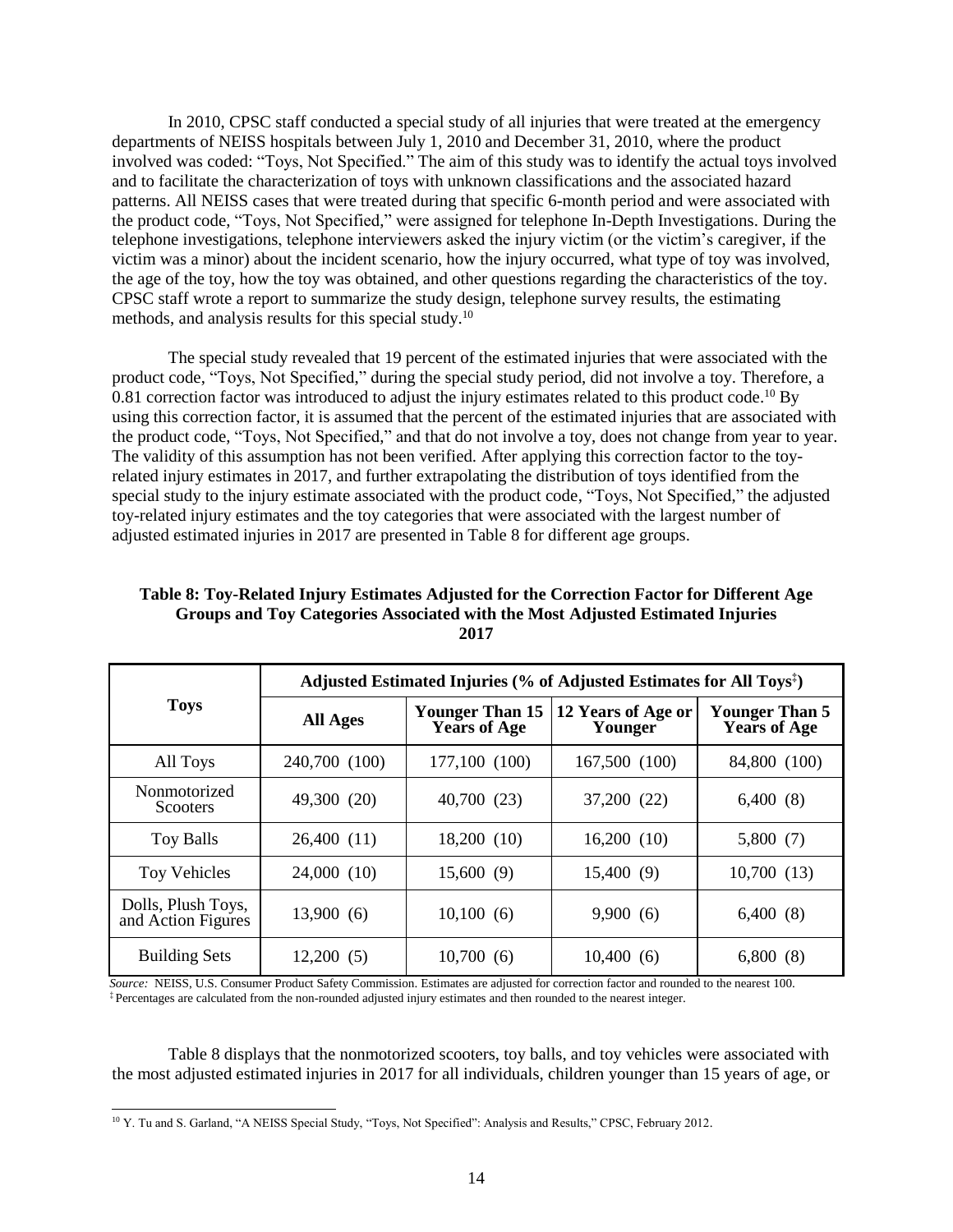children 12 years of age or younger. These three categories of toys accounted for over 40 percent of the adjusted estimated toy-related injuries for these three age groups. For children younger than 5 years of age, toy vehicles, building sets, and "dolls, plush toys, and action figures," were associated with the most adjusted estimated injuries, and they represented  $28$  percent<sup>11</sup> of the adjusted toy-related injuries in 2017.

Notably, after applying the correction factor and extrapolating the 2010 special study results to the toy-related injury estimates in 2017, the adjusted toy-related injuries associated with the product code, "Toys, Not Elsewhere Classified," for the four age groups specified in Table 8 dropped to about 5 to 6 percent. As for the product code, "Toys, Not Specified," just 2 to 3 percent of the adjusted estimated toyrelated injuries in 2017 were related to this product code for the four age groups listed in Table 8. Therefore, more than 90 percent of the adjusted toy-related injuries in 2017 could be attributed to established specified toy product codes.

l

<sup>&</sup>lt;sup>11</sup> It may not equal to sum of the percentages presented in Table 8 due to rounding.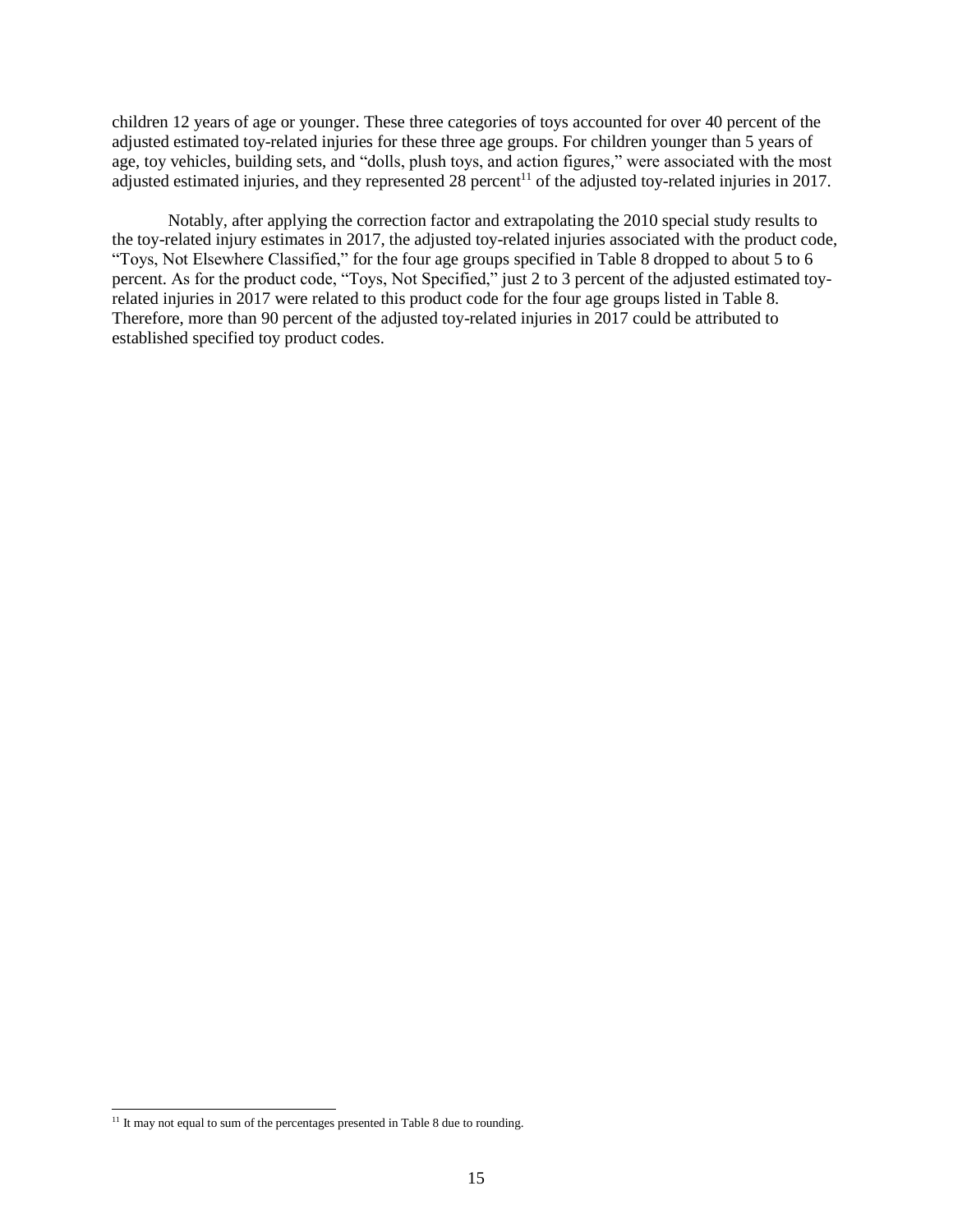# **Appendix A**

## **Estimated Number of Toy-Related Injuries from 2003 through 2017**

Table 9 and Figure 3 display the annual emergency department-treated injury estimates associated with toys from 2003 through 2017. Statistically significant trends are observed in the data for all ages, children younger than 15 years of age, children 12 years or younger, and children younger than 5 years of age from 2003 to 2017. 12

l

<sup>&</sup>lt;sup>12</sup> T. Schroeder, "Trend Analysis of NEISS Data," CPSC, 2000.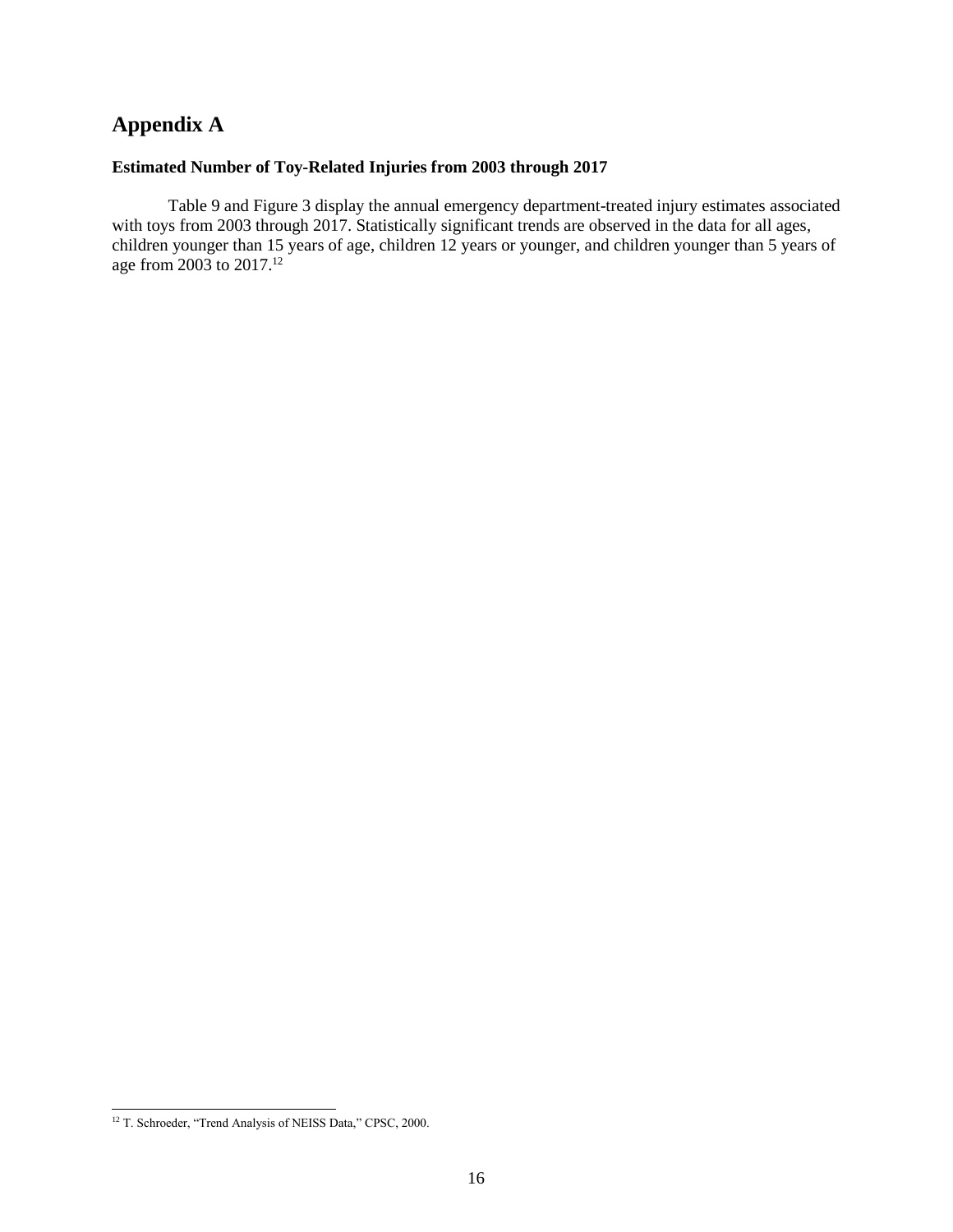| Calendar          | <b>All Ages</b>                  |                                   | <b>Children Younger Than</b><br>15 Years of Age |                                   | <b>Children 12 Years of Age</b><br>or Younger |                                   | <b>Children Younger Than</b><br>5 Years of Age |                                   |
|-------------------|----------------------------------|-----------------------------------|-------------------------------------------------|-----------------------------------|-----------------------------------------------|-----------------------------------|------------------------------------------------|-----------------------------------|
| Year <sup>*</sup> | <b>Injury</b><br><b>Estimate</b> | 95% Confidence<br><b>Interval</b> | <b>Injury</b><br><b>Estimate</b>                | 95% Confidence<br><b>Interval</b> | <b>Injury</b><br><b>Estimate</b>              | 95% Confidence<br><b>Interval</b> | <b>Injury</b><br><b>Estimate</b>               | 95% Confidence<br><b>Interval</b> |
| 2003              | 199,000                          | 170,400-227,700                   | 152,200                                         | 129,100-175,300                   | 143,700                                       | 121,900-165,500                   | 71,000                                         | 59,300-82,600                     |
| 2004              | 202,700                          | 173,200-232,200                   | 157,000                                         | 132,300-181,700                   | 149,300                                       | 125,800-172,800                   | 72,700                                         | 61,200-84,200                     |
| 2005              | 196,100                          | 169,300-222,800                   | 150,000                                         | 127,500-172,500                   | 143,000                                       | 121,200-164,900                   | 72,700                                         | 61,800-83,600                     |
| 2006              | 213,200                          | 183,500-242,800                   | 161,600                                         | 136,900-186,300                   | 155,600                                       | 131,900-179,200                   | 78,000                                         | 66,100-89,900                     |
| 2007              | 224,800                          | 193,100-256,600                   | 167,200                                         | 142,100-192,300                   | 158,900                                       | 134,900-183,000                   | 80,000                                         | 67,500-92,400                     |
| 2008              | 227,000                          | 195,200-258,800                   | 169,100                                         | 143,700-194,400                   | 161,300                                       | 136,900-185,700                   | 81,900                                         | 68,800-95,000                     |
| 2009              | 242,700                          | 208,000-277,400                   | 182,000                                         | 153,500-210,400                   | 174,900                                       | 147,400-202,400                   | 90,300                                         | 75,900-104,700                    |
| 2010              | 242,000                          | 207,400-276,700                   | 177,500                                         | 149,000-206,000                   | 169,300                                       | 142,200-196,500                   | 88,900                                         | 73,700-104,100                    |
| 2011              | 252,600                          | 217,000-288,200                   | 188,500                                         | 158,600-218,400                   | 180,600                                       | 151,600-209,500                   | 92,000                                         | 74,600-109,300                    |
| 2012              | 253,500                          | 218,200-288,800                   | 187,300                                         | 157,200-217,400                   | 178,000                                       | 149,200-206,700                   | 89,300                                         | 73,000-105,600                    |
| 2013              | 246,300                          | 210,900-281,600                   | 184,500                                         | 155,000-213,900                   | 175,500                                       | 147,100-203,900                   | 83,300                                         | 67,900-98,800                     |
| 2014              | 240,900                          | 201,300-280,500                   | 179,700                                         | 145,900-213,400                   | 170,300                                       | 138,100-202,500                   | 84,000                                         | 65,500-102,500                    |
| 2015              | 244,400                          | 203,200-285,700                   | 181,600                                         | 146,500-216,600                   | 173,200                                       | 138,900-207,400                   | 88,400                                         | 68,100-108,700                    |
| 2016              | 240,000                          | 195,500-284,500                   | 174,100                                         | 135,600-212,600                   | 166,300                                       | 128,800-203,800                   | 85,200                                         | 63,500-106,800                    |
| 2017              | 251,700                          | 206,300-297,100                   | 184,000                                         | 144,400-223,600                   | 174,300                                       | 136,400-212,200                   | 89,800                                         | 66,700-113,000                    |

#### **Table 9: Toy-Related Emergency Department-Treated Injury Estimates for Different Age Groups 2003–2017**

*Source:* NEISS, U.S. Consumer Product Safety Commission. Estimates are rounded to the nearest 100.

\*Tabulated estimates with confidence intervals for 2003–2017 were produced in July 2018.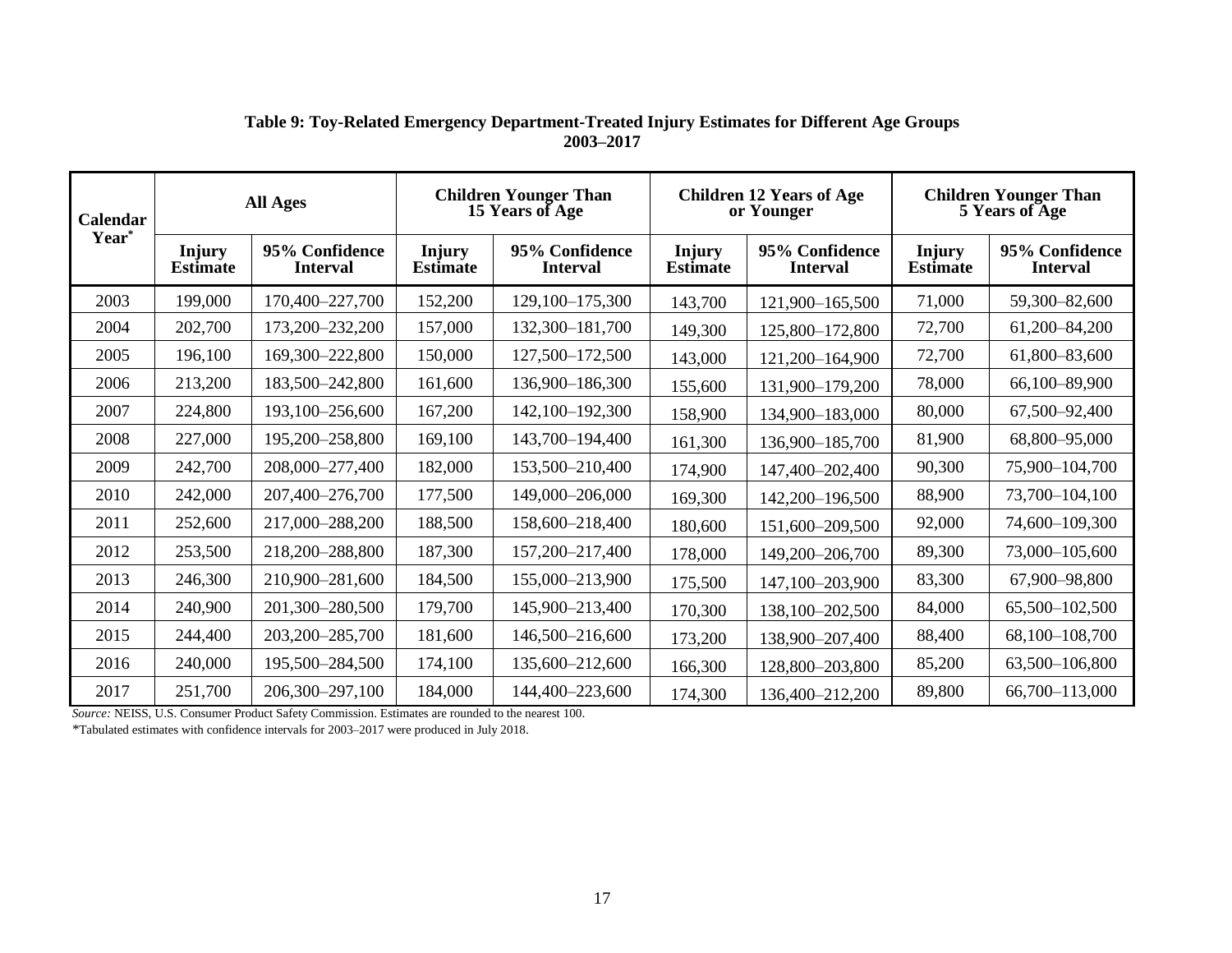

**Figure 3: Toy-Related Emergency Department-Treated Injury Estimates for Different Age Groups 2003–2017**

*Source:* NEISS, U.S. Consumer Product Safety Commission.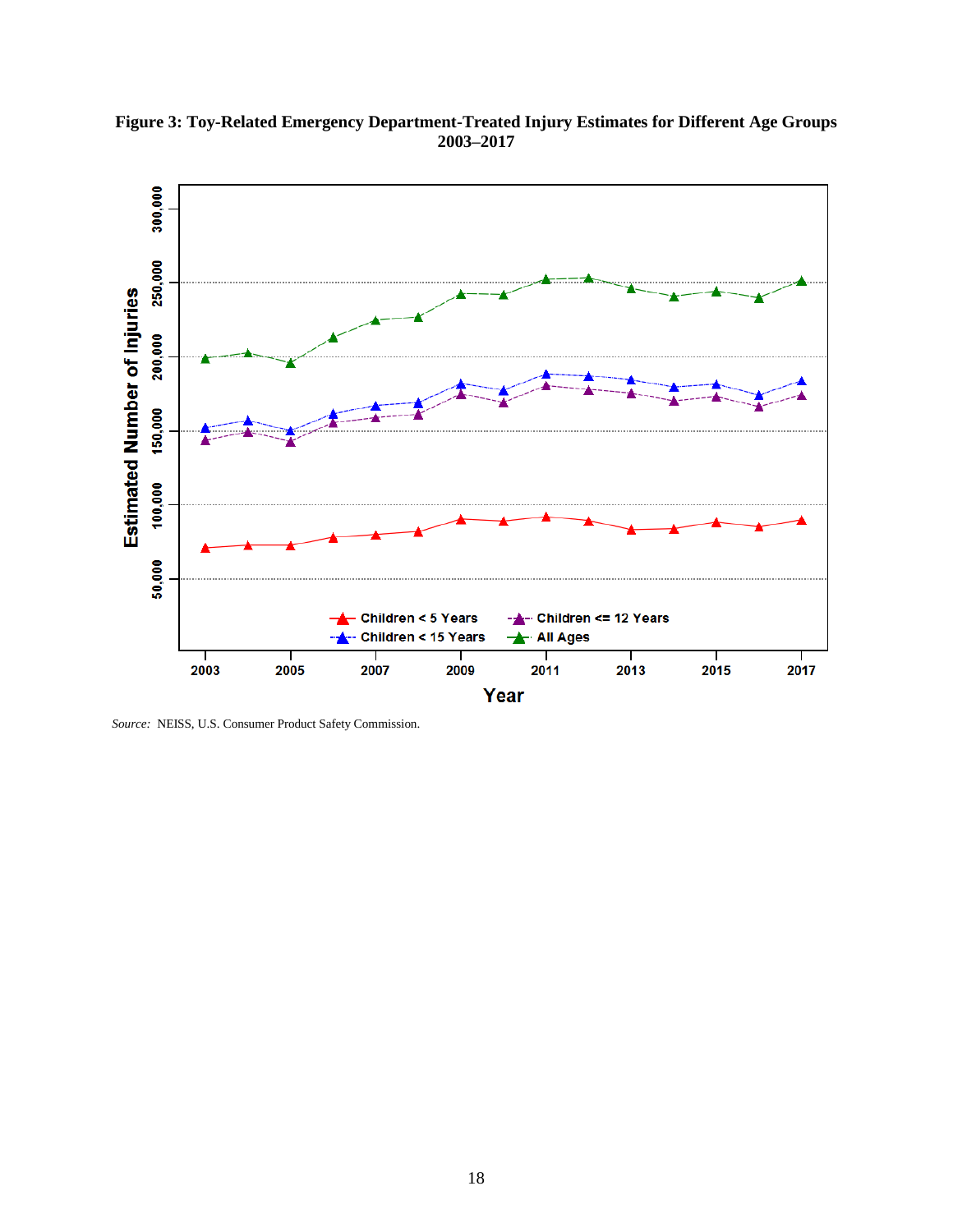# **Appendix B**

# **NEISS Product Codes for Toys as of January 1, 2017**

| <b>Product</b><br>Code | <b>Toy Type</b>                                                                               |
|------------------------|-----------------------------------------------------------------------------------------------|
| 1301                   | Tricycles (Children's)                                                                        |
| 1309                   | Kites or Kite String                                                                          |
| 1310                   | Pogo Sticks                                                                                   |
| 1314                   | <b>Rocketry Sets</b>                                                                          |
| 1319                   | Metal or Plastic Molding Sets                                                                 |
| 1322                   | Children's Play Tents, Play Tunnels, or Other Enclosures                                      |
| 1325                   | Inflatable Toys (Excluding Balls and Balloons)                                                |
| 1326                   | Blocks, Stacking Toys, or Pull Toys                                                           |
| 1327                   | Nonwheeled Riding Toys, Unpowered                                                             |
| 1328                   | Wagons (Children's)                                                                           |
| 1329                   | Scooters, Unpowered                                                                           |
| 1330                   | <b>Powered Riding Toys</b>                                                                    |
| 1338                   | Toy Bows or Arrows                                                                            |
| 1342                   | <b>Costumes or Masks</b>                                                                      |
| 1344                   | <b>Toy Musical Instruments</b>                                                                |
| 1345                   | <b>Building Sets</b>                                                                          |
| 1346                   | <b>Clacker Balls</b>                                                                          |
| 1347                   | Balloons (Toy)                                                                                |
| 1349                   | <b>Stilts</b>                                                                                 |
| 1350                   | <b>Squeeze or Squeaker Toys</b>                                                               |
| 1352                   | Slingshots or Sling-Propelled Toys                                                            |
| 1353                   | Toy Boxes or Chests                                                                           |
| 1354                   | Marbles                                                                                       |
| 1362                   | <b>Wood-burning Kits</b>                                                                      |
| 1365                   | Water Toys (Excluding Squeeze/Squeaker Toys and Inner Tubes<br>or Similar Floating Equipment) |
| 1376                   | <b>Molding Compounds</b>                                                                      |
| 1381                   | Toys, Not Elsewhere Classified                                                                |
| 1389                   | Other Toy Weapons (Nonprojectile)                                                             |
| 1390                   | Toy Guns, Not Specified                                                                       |